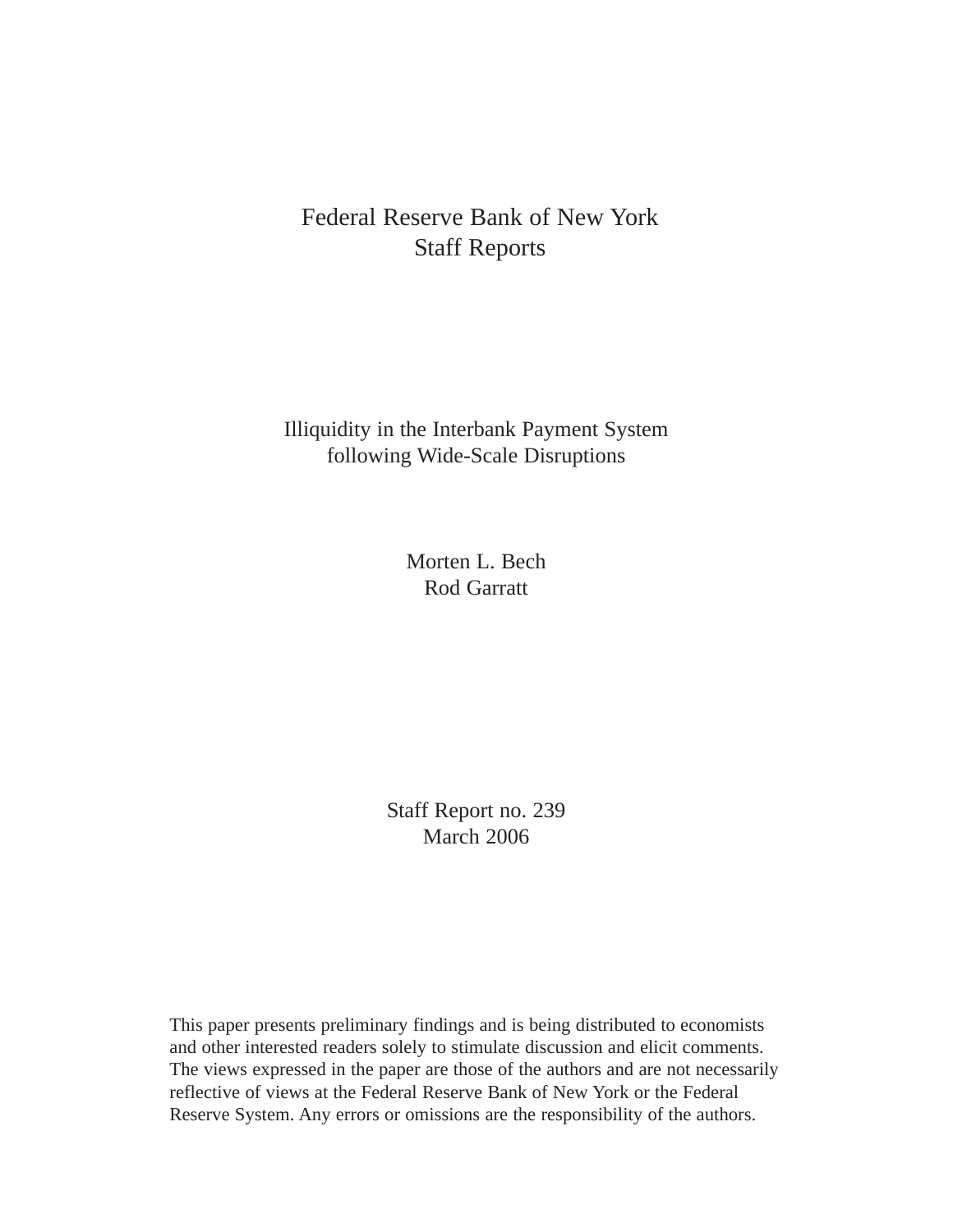## **Illiquidity in the Interbank Payment System following Wide-Scale Disruptions**

Morten L. Bech and Rod Garratt *Federal Reserve Bank of New York Staff Reports*, no. 239 March 2006 JEL classification: C72, E58

## **Abstract**

We show how the interbank payment system can become illiquid following wide-scale disruptions. Two forces are at play in such disruptions—operational problems and changes in participants' behavior. We model the interbank payment system as an *n*-player game and utilize the concept of a potential function to describe the process by which one of multiple equilibria emerges after a wide-scale disruption. If the disruption is large enough, hits a key geographic area, or hits a "too-big-to-fail" participant, then the coordination of payment processing can break down, and central bank intervention might be required to reestablish the socially efficient equilibrium. We also explore how the network topology of the underlying payment flow among banks affects the resiliency of coordination. The paper provides a theoretical framework to analyze the effects of events such as the September 11 attacks.

Key words: payments, stag hunt, network topology, moral suasion, too big to fail

Bech: Federal Reserve Bank of New York (morten.bech@ny.frb.org). Garratt: University of California, Santa Barbara. The authors thank Wilko Bolt, Paula Hernandez, Thomas Tröger, Alan Sheppard, Rafael Repullo, Cyril Monnet, Antoine Martin, and seminar participants at the Bank of England, De Nederlandsche Bank, Danmarks Nationalbank, and the Fourth Joint Central Bank Research Conference on Risk Measurement and Systemic Risk at the European Central Bank for helpful comments. The views expressed in this paper are those of the authors and do not necessarily reflect the position of the Federal Reserve Bank of New York or the Federal Reserve System.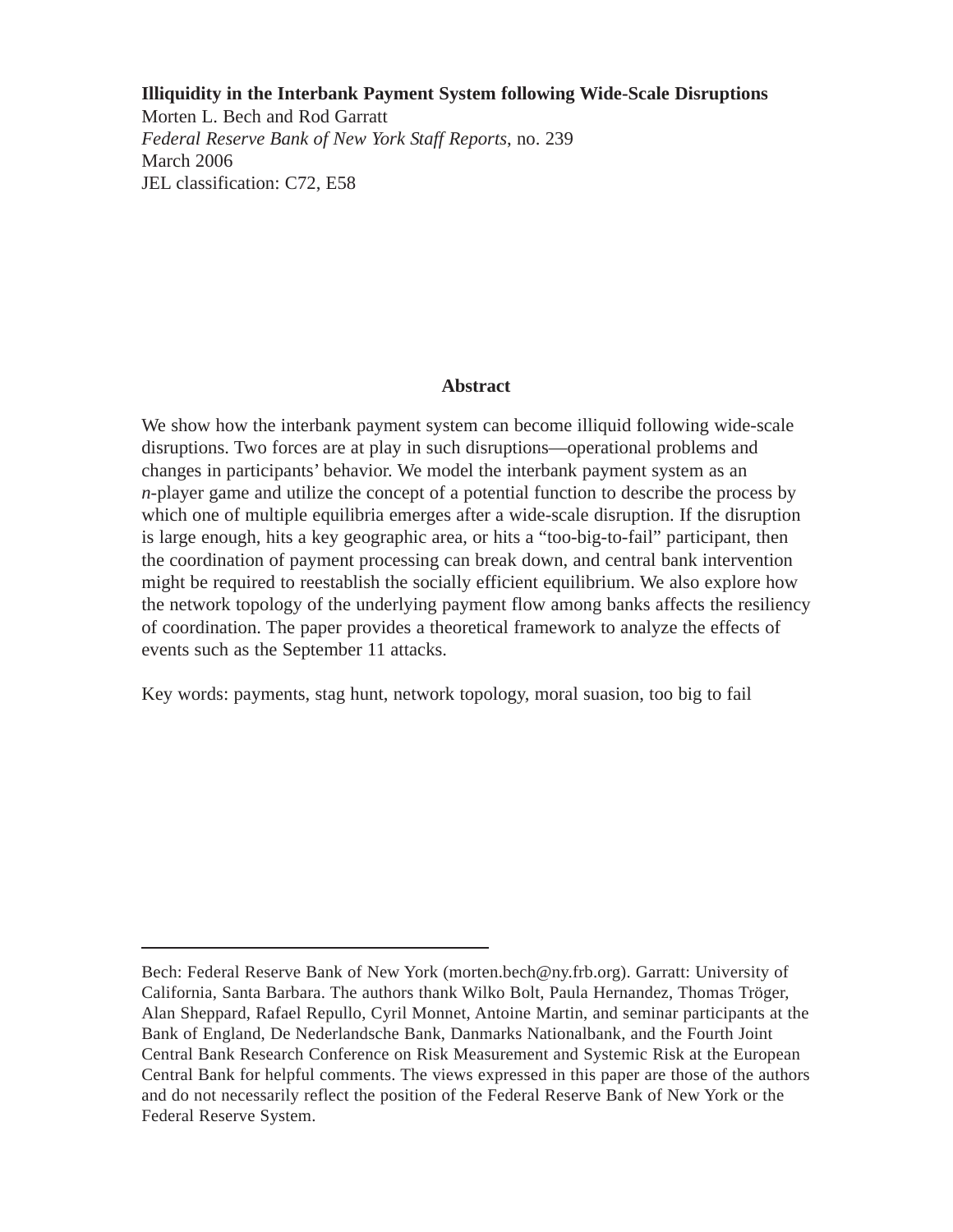# 1 Introduction

The events of September 11, 2001 and to a lesser extent the North American blackout of August 14, 2003 highlighted the fact that parts of the financial system are vulnerable to wide-scale disruptions. Moreover, the events underscored the fact that the financial system consists of a complex network of interrelated markets, infrastructures, and participants, and the inability of any of these entities to operate normally can have wide-ranging effects even beyond their immediate counter-parties. Not surprisingly, the financial industry and regulators are devoting considerable resources to business continuity measures and planning in order to strengthen the resiliency of the U.S. financial system. The primary objective is to minimize the immediate systemic effects on the financial system of large scale shocks.

At the apex of the U.S. financial system are a number of critical financial markets that provide the means for both domestic and international financial institutions to allocate capital and manage their exposures to liquidity, market, credit and other types of risks. These markets include Federal funds, foreign exchange, commercial paper, government and agency securities, corporate debt, equity securities and derivatives. Critical to the smooth functioning of these markets are a set of wholesale payments systems and financial infrastructures that facilitate clearing and settlement.<sup>1</sup> Operational difficulties of these entities or their participants can create difficulties for other systems, infrastructures and participants. Such spill overs might cause liquidity shortages or credit problems and hence potentially impair the functioning and stability of the entire financial system.

Wide-scale disruptions may not only present operational challenges for participants of the core payment and securities settlement system, but may also induce participants to change behavior in terms of how they conduct their business. The actions of participants have both the potential to mitigate, but also to augment the adverse effects.2 Hence, understanding how participants react when faced with operational adversity by their counter-parties is crucial for both operators and regulators in terms of designing counter measures, devising policy, and providing emergency

<sup>&</sup>lt;sup>1</sup> e.g. Depository Trust & Clearing Cooperation (DTCC), the Clearing House Inter-bank Payment System (CHIPS), Continuous Linked Settlement (CLS), and the Federal Reserve's Federal Funds and Securities Services.

<sup>&</sup>lt;sup>2</sup>For a description of the extraordinary cooperative efforts undertaken by participants to overcome the problems for the payment and securities settlement system caused by the events of September 11, 2001 see the 2001 annual report of the Federal Reserve Bank of New York.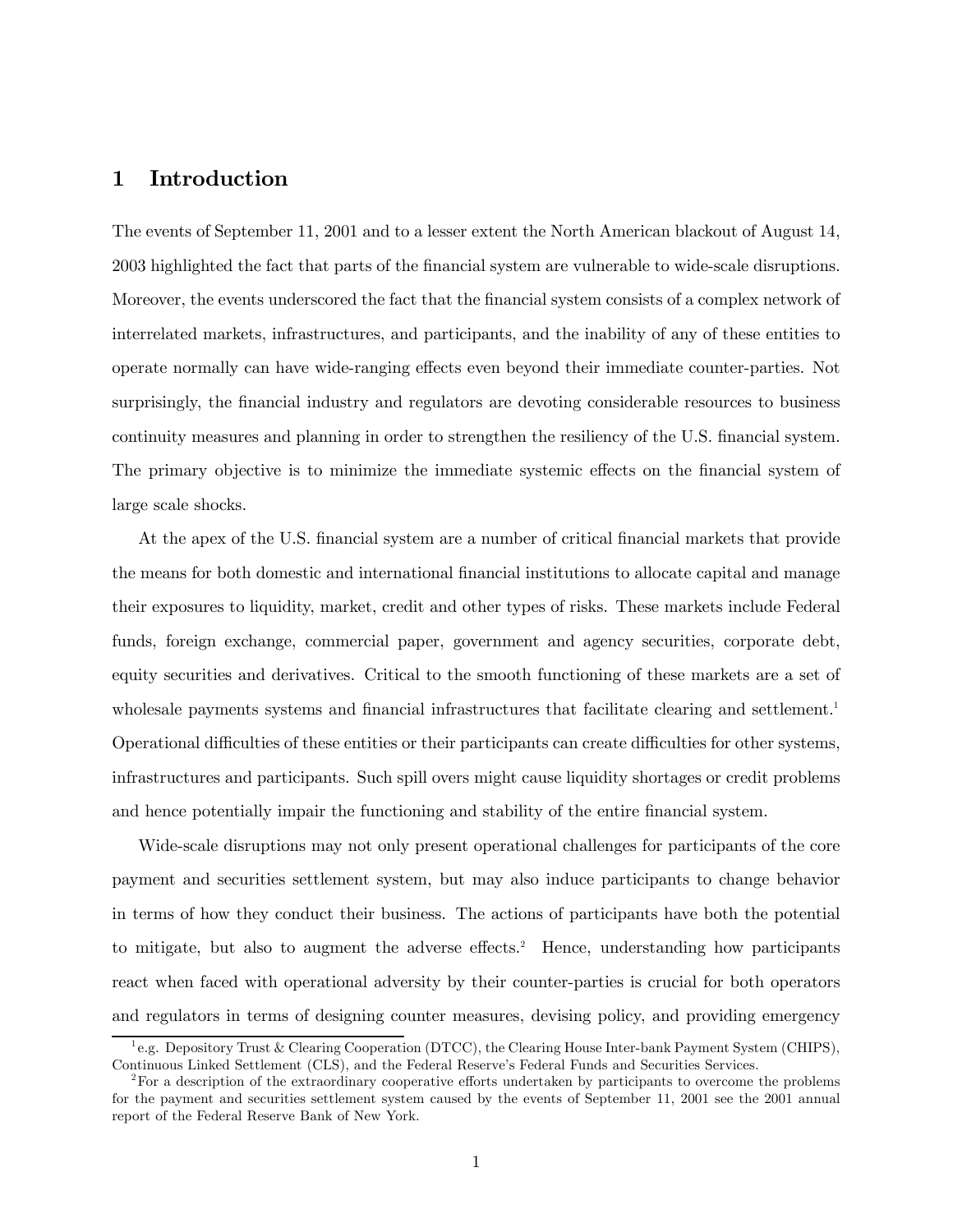assistance if called for.

The backbone of the payment and securities settlement system in the U.S. is the Federal Reserve's Fedwire Funds Service<sup>®</sup> (Fedwire). Fedwire is a Real Time Gross Settlement (RTGS) system where payments are settled individually and with instant finality in real time. Over 9,500 participants use Fedwire to send or receive time critical and/or large value payments on behalf of corporate and individual clients, settle positions with other financial institutions stemming from other payment systems, clearing arrangements or securities settlement, submit federal tax payments and buy and sell Federal Reserve funds. The average daily number of payments was 527,000 and the average value transferred was around \$2.0 trillion per day in the second quarter of 2005. Fedwire continued to operate during the events of September 11, 2001 and August 14, 2003, but in both cases the Federal Reserve had to intervene by extending the operating hours and by providing emergency liquidity.

On September 11, 2001, the massive damage to property and communications systems in lower Manhattan made it more difficult, and in some cases impossible, for many banks to execute payments to one another. The failure of some banks to make payments also disrupted the payments coordination by which banks use incoming payments to fund their own transfers to other banks. Once a number of banks began to be short of incoming payments, some became more reluctant to send out payments themselves. In effect, banks were collectively growing short of liquidity. The Federal Reserve recognized this trend toward illiquidity and provided liquidity through the discount window and open market operations in unprecedented amounts in the following week. Federal Reserve opening account balances peaked at more than \$120 billion compared to approximately \$15 billion prior. Moreover, the Federal Reserve waived the overdraft fees it normally charges. On September 14, daylight overdrafts peaked at \$150 billion, more than 60 percent higher than usual (see Ferguson (2003)). In the days after the blackout in the Midwest and Northeast commercial banks borrowed \$785 million from the discount window, 100 times as much as the week prior (see Davenport  $(2003)$ ).

Several recent papers (e.g. McAndrews and Rajan (2000), Bech and Garratt (2003) and McAndrews and Potter (2002)) advocate interpreting the payment decisions of banks participating in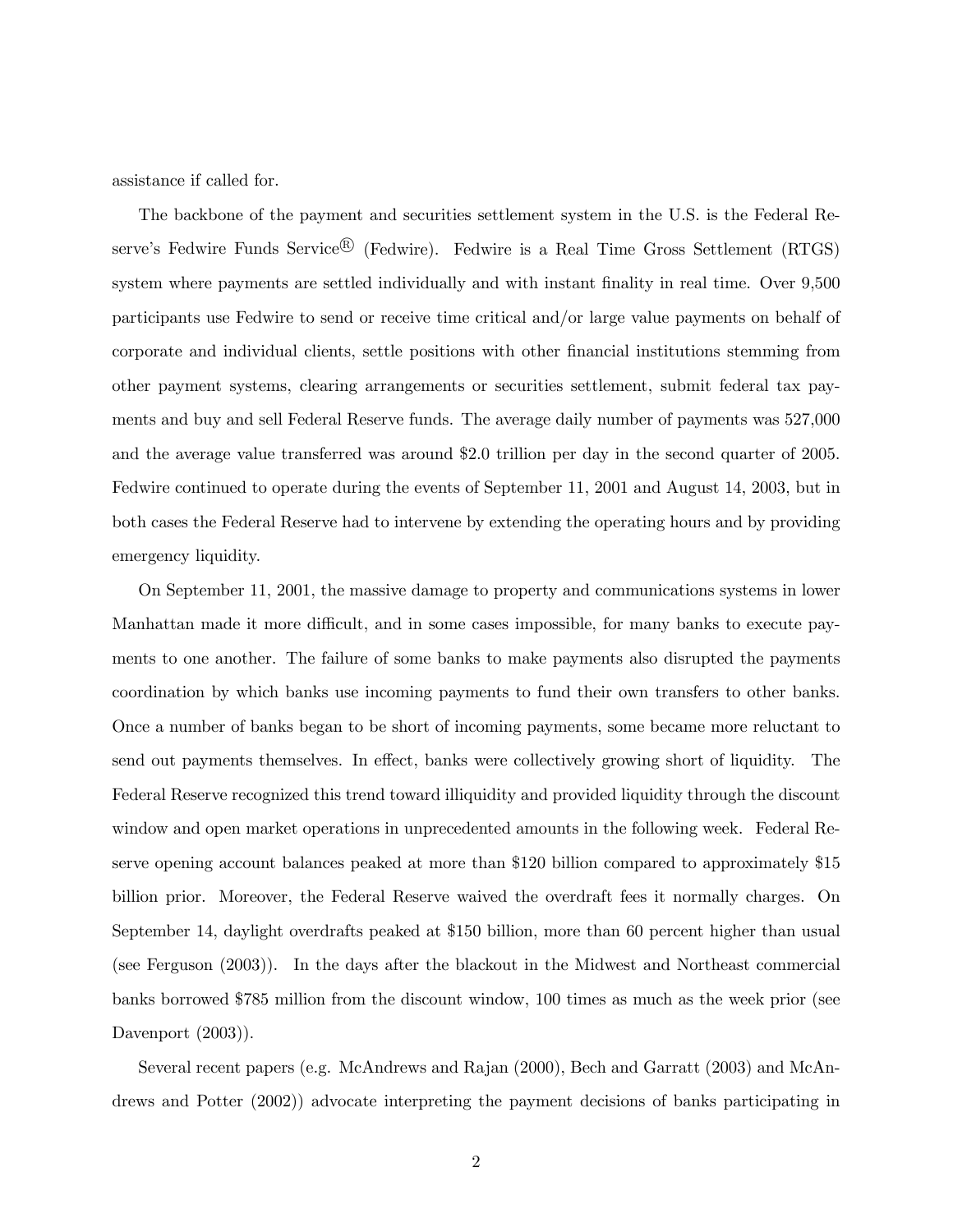Fedwire as a game. McAndrews and Rajan argue that the timing of payments resembles a coordination game. This idea emerges in the formal analysis of the intraday liquidity management game of Bech and Garratt where it is shown that the game played by banks is a type of coordination game known as the stag hunt game. In this game there are two Nash equilibria, one which involves early settlement of payments and the other late settlement. Evidence that banks select between these equilibria is found by McAndrews and Potter who document the breakdown and reemergence of coordinated payments following the events of September 11, 2001.

In what follows we shed some light on why coordination on early settlement occur in normal times and how operational difficulties for participants in Fedwire are likely to effect equilibrium selection. Our argument involves constructing a potential function for the game played by banks. The potential function is used to summarize welfare changes that result from movements by individual banks. Changes by individual banks that improve individual welfare necessarily increase potential. Hence, we look to adjustment processes that converge to potential maximizing strategy profiles as indicators of how the system will operate. We are able to characterize circumstances under which the system will converge to an early (versus late) payment equilibrium. Moreover, we describe the policy options of the central bank and discuss when moral suasion is likely to be effective. At first, we assume that all banks are identical. Subsequently, we introduce heterogeneity across banks and are able to add new insight into the question, when a bank is "too big to fail?". In addition, we investigate how different degrees of interconnectedness between banks, i.e., network topologies affect resiliency vis-à-vis wide-scale disruptions.

### 2 The *n*-player intraday liquidity management game

Envision an economy with n identical banks using a RTGS system operated by the central bank to settle interbank claims. Banks seek to minimize their settlement costs. The business day consists of two periods: morning and afternoon. Banks start the business day with a zero balance on their settlement accounts at the central bank. At dawn each bank receives  $(n-1)$  requests from customers to pay a customer of each of the other  $(n-1)$  banks \$1 as soon as possible. For simplicity, assume that banks either process all the requests in the morning period or postpone them all until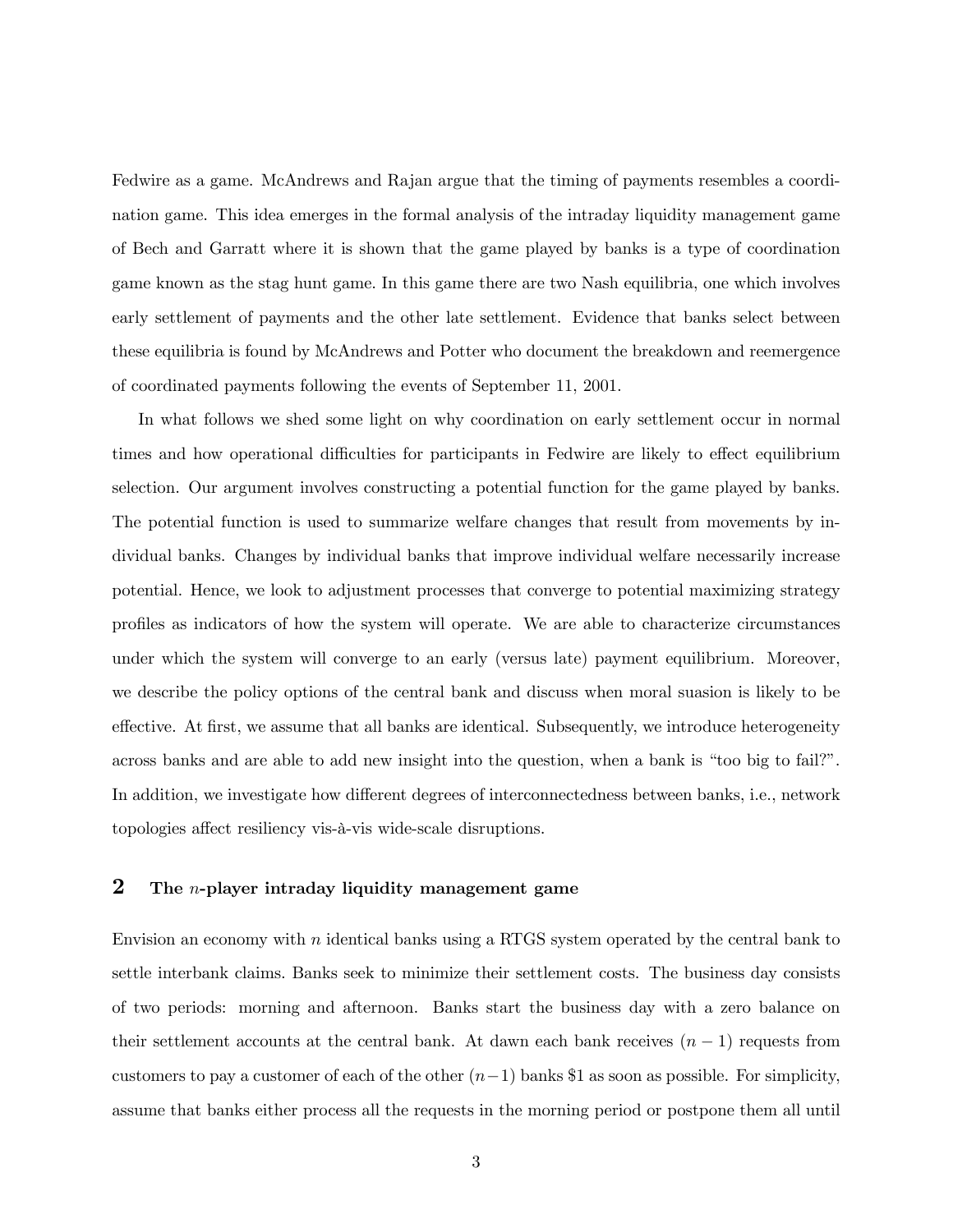the afternoon period. In order to process a payment request a bank must have sufficient funds in their account at the central bank. Banks without sufficient funds can borrow funds from the central bank. Unlike most other central banks, the Federal Reserve does not require intraday overdrafts to be backed by collateral for banks in good standing. Instead banks are charged a fee for such overdrafts. Here, it is assumed that banks are charged a fee  $F > 0$  per dollar if their settlement account is overdrawn at the end of a period.3

Banks can avoid fees by delaying payments. However, delaying has several both private and social cost associated with it. First, delay of settlement may displease customers and counterparties as they are left with greater uncertainty or even explicit costs. They may demand compensation or take their business elsewhere in the future. Second, delaying payments creates an exposure to operational incidents that may prevent the settlement of payments before the close of business. Third, the process of delaying might it self be costly as increased resources have to be devoted to managing intraday positions. Fourth, as argued by Kahn et al. (2003) delay increases the length of time participants may be faced with credit risk exposures vis-à-vis each other. We assume that the cost of delaying faced by banks is  $D > 0$  per dollar. Hence, banks have to trade-off the potential cost of mobilizing liquidity against the cost of customer dissatisfaction.

Formally, the player set is  $N = \{1, 2, ..., n\}$ . The set of strategies for each bank i is  $S_i = \{m, a\}$ where  $m$  denotes "all requests processed in the morning" and  $a$  denotes "all requests postponed until the afternoon." Let  $N_{-i} = N\backslash\{i\}$ . The settlement cost of bank i depends on the strategies played by all banks and is given by  $c(s_i, s_{-i})$  where  $s_i \in S_i$  is the strategy played by bank i and where  $s_{-i} \in S_{-i} = \times_{j \in \mathcal{N}_{-i}} S_j$  is the  $(n-1)$  dimensional profile of opponents strategies. The price that banks charge for processing is assumed to be fixed and for simplicity it is set to zero. The payoff function for bank  $i$  is thus equal to the negative of the settlement cost function, that is

$$
\pi_i(s_i, \mathbf{s}_{-i}) = -c(s_i, \mathbf{s}_{-i})\tag{1}
$$

The settlement cost a bank incurs by playing morning is simply the overdraft at noon times the

<sup>&</sup>lt;sup>3</sup>See Coleman (2002) for a discussion of the evolution of the Federal Reserve's intraday credit policies.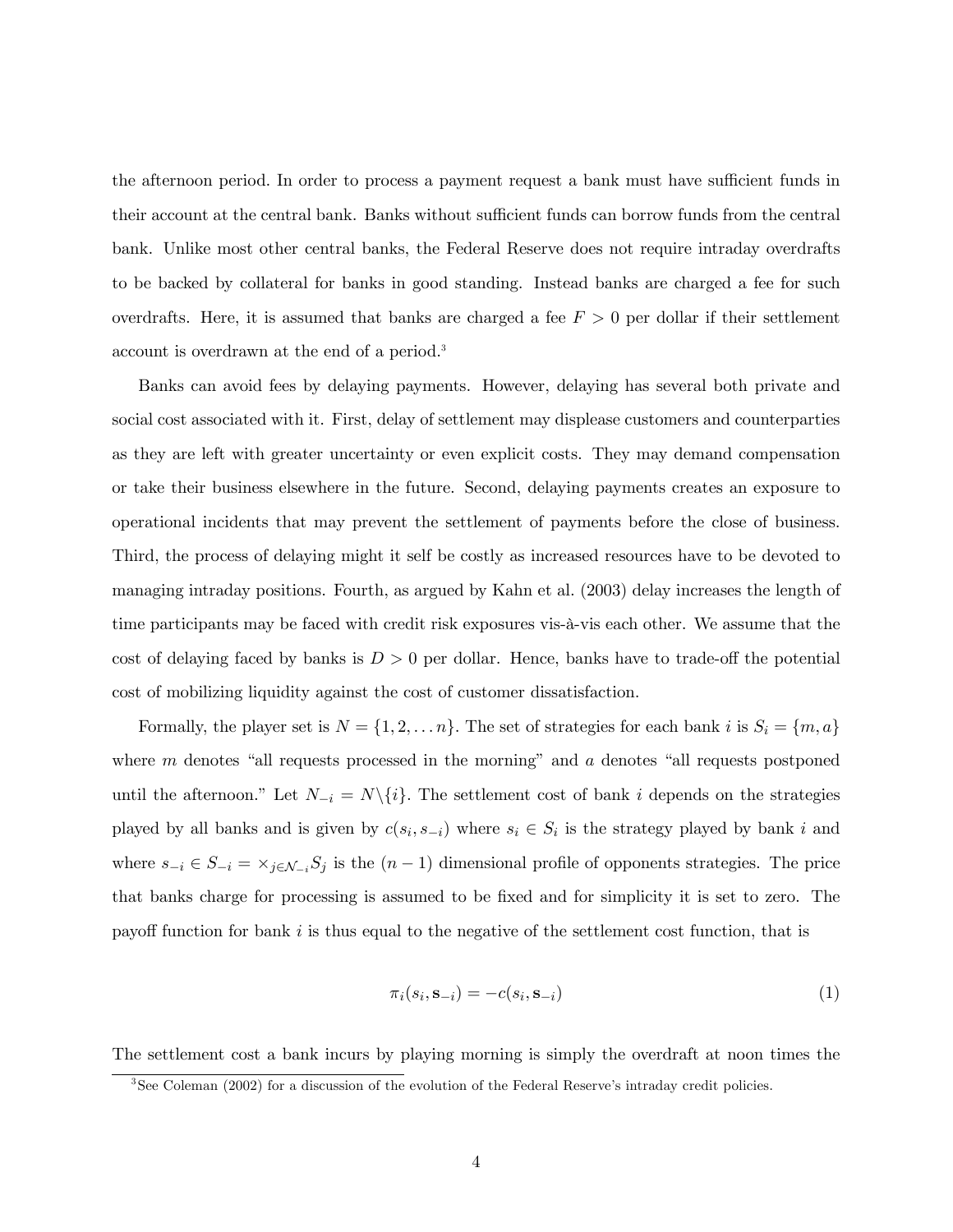overdraft fee per dollar. The overdraft at noon is given by the number of other banks playing afternoon, i.e., the number of banks from which the bank does not receive an offsetting payment (dollar) in the morning. On the other hand, if a bank plays afternoon then the settlement cost is the amount of payments delayed times the delay cost per dollar. Formally, the payoff function of bank i, for each strategy choice in  $S_i$ , is given by

$$
\pi_i(m, \mathbf{s}_{-i}) = -(n - 1 - |\mathbf{s}_{-i}|_m)F
$$
\n(2)

$$
\pi_i(a, s_{-i}) = -(n-1)D
$$
\n(3)

where  $|s_{-i}|_m$  is the number of banks playing the morning strategy in the strategy profile  $s_{-i}$ . In the following, we restrict ourselves to equilibria in pure strategies.

**Example 1** In the 2-player case the game is given by

$$
Bank 2
$$
\n
$$
Bank 1 \quad m \quad a
$$
\n
$$
a \quad -D, -F \quad -D, -D
$$

If  $D>F$  then  $(m, m)$  is the unique Nash equilibrium. If  $D \leq F$ , then the game is a stag hunt game. Both  $(m, m)$  and  $(a, a)$  are equilibria, and  $(m, m)$  is the efficient equilibrium.

Due to the structure of the payoff function we can transform the game into an "aggregation game" (see Rausser et al. (2000)) where it suffices to keep track of the number of opponents playing a particular strategy. When bank i plays the morning strategy its payoff depends only on the number of opponents that play the strategy  $m$ . When bank i plays the strategy  $a$ , its payoff is independent of the strategies played by the opponents. Hence, the payoff functions  $\pi_i$  can be replaced with the functions  $\tilde{\pi}_i(\cdot) : S_i \times Z_+ \to R$  that are specified as follows:  $\tilde{\pi}_i(m, |\mathbf{s}_{-i}|_m) \equiv \pi_i(m, s_{-i})$  and  $\tilde{\pi}_i(a, |\mathbf{s}_{-i}|_m) \equiv -(n-1)D$ . The equilibria of the game are given by the following

**Proposition 1** If intraday liquidity is relatively cheap, i.e.,  $F < D$  then the unique Nash equilib-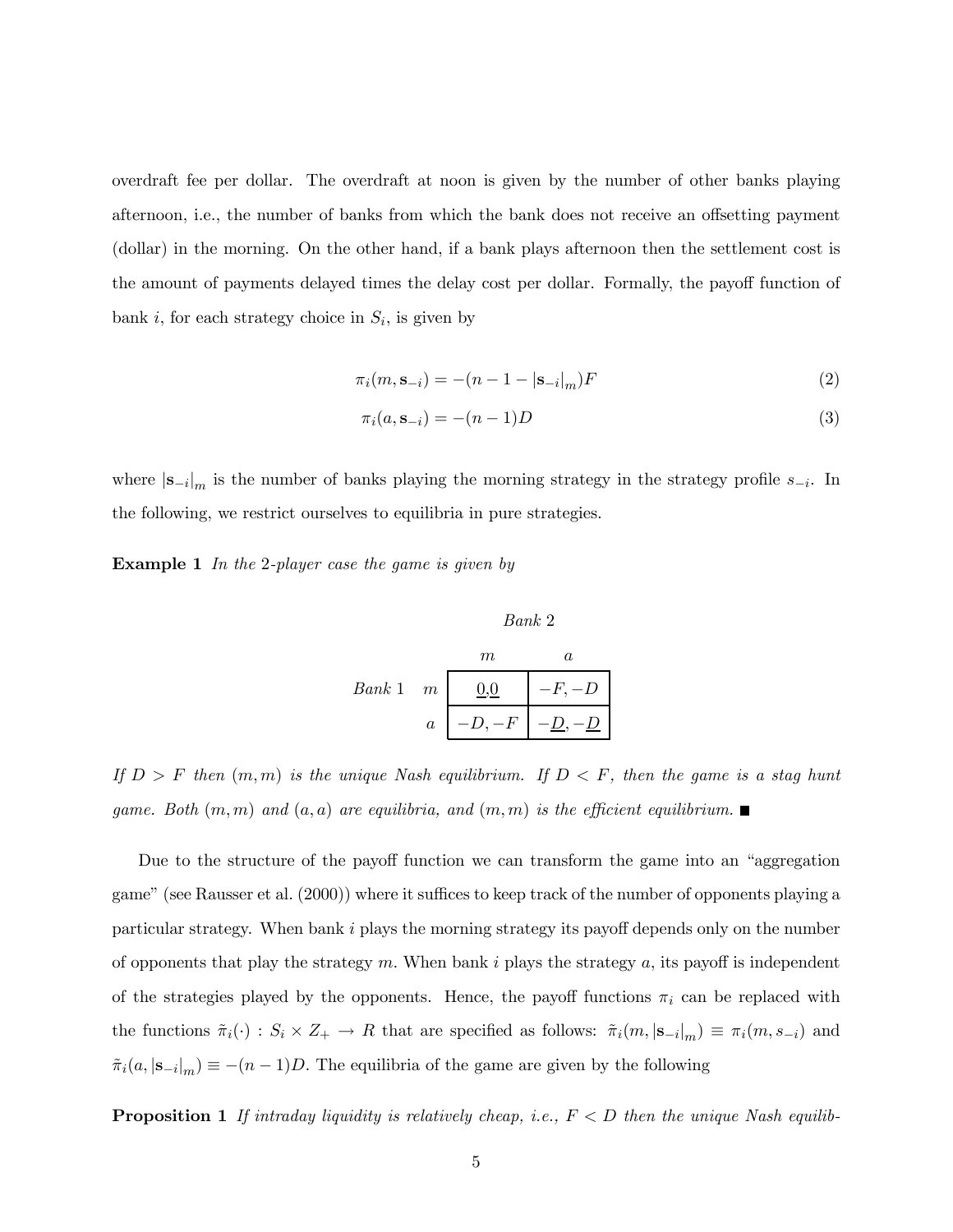rium is  $(m, \ldots, m)$ . If intraday liquidity is relatively expensive, i.e.,  $F \ge D$  then  $(m, \ldots, m)$  and  $(a, \ldots, a)$  are the only Nash equilibria.

**Proof.** From Eqs. (2) and (3) we have  $\tilde{\pi}_i(m, 0) = 0 \ge \tilde{\pi}_i(a, 0) = -(n-1)D < 0$  for every  $i \in N$ . Hence,  $(m, \ldots, m)$  is a Nash equilibrium regardless of the relative magnitudes of F and D. Suppose  $F \ge D$ . Then, we have  $\tilde{\pi}_i(a, n-1) = -(n-1)D \ge \tilde{\pi}_i(m, n-1) = -(n-1)F$  for every  $i \in N$ . Hence,  $(a, \ldots, a)$  is a Nash equilibrium if  $F \geq D$ . We now argue that there are no other Nash equilibria for any positive values of F and D. Suppose  $0 < |\mathbf{s}_{-i}|_m < n$  then at least one bank  $i \in N$  plays the strategy m and at least one bank  $j \in N$  plays the strategy a. For this to occur it has to be true that  $\pi_i(m, |s_{-\{i,j\}}|_m) \ge \pi_i(a, |s_{-\{i,j\}}|_m)$  and  $\pi_j(a, |s_{-\{i,j\}}|_m + 1) \ge \pi_j(m, |s_{-\{i,j\}}|_m + 1)$ . From Eq. (3) we have  $\tilde{\pi}_j(a, |\mathbf{s}_{-\{i,j\}}|_m) = \tilde{\pi}_j(a, |\mathbf{s}_{-\{i,j\}}|_m + 1)$ , and hence from the preceding strict inequalities,  $\tilde{\pi}_i(m, |\mathbf{s}_{-\{i,j\}}|_m) > \tilde{\pi}_j(m, |\mathbf{s}_{-\{i,j\}}|_m + 1)$ , which by Eq. (2) is a contradiction.

Whenever  $F \ge D$  the morning equilibrium  $(m, \ldots, m)$  is the efficient equilibrium in terms of minimizing both individual and aggregate settlement costs. In the analysis that follows we assume that banks initially have a presupposition to coordinate on the efficient, morning equilibrium and we examine the impact of a disruption that forces some banks to switch to the afternoon strategy. We are interested in the strategic adjustment made in response to a disruption by both banks that are temporarily affected and unaffected banks. In particular, we are interested how this influences equilibrium selection after the disruption is over.

## 3 Wide-scale disruptions

The Interagency Paper on Sound Practices to Strengthen the Resilience of the U.S. Financial System issued by the Board of Governors of the Federal Reserve System, the Securities and Exchange commission and the Office of the Comptroller of the Currency defines a wide-scale disruption as an event that causes a severe disruption or destruction of transportation, telecommunication, power, or other critical infrastructure components across a metropolitan or other geographical area and the adjacent communities that are economically integrated with it; or that results in wide-scale evacuation or inaccessibility of the population within normal commuting range of the disruption's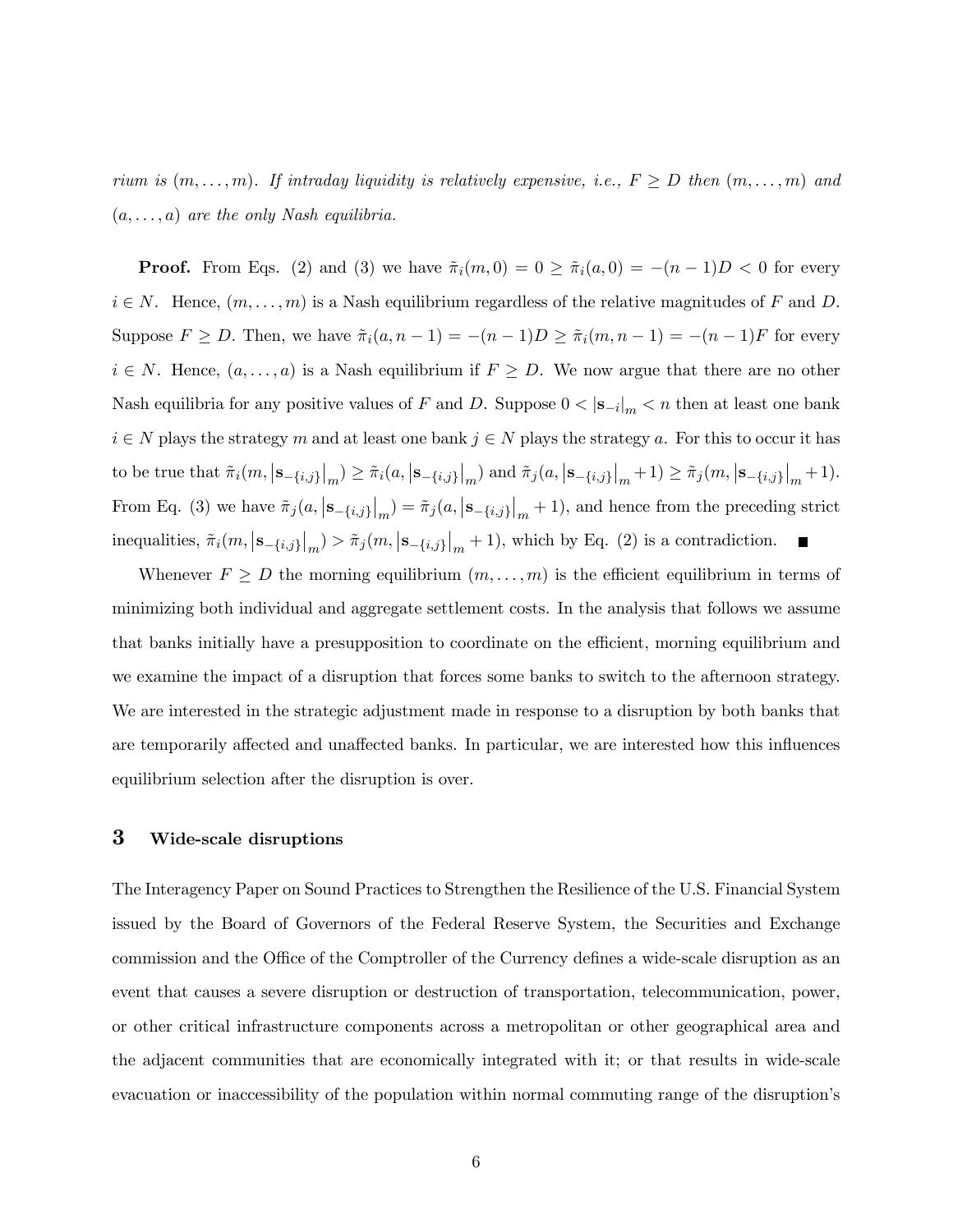origin.

In the context of our model, we take a wide-scale disruption to mean an event that prevents a subset of banks from making payments as normal. Specifically, some banks are temporarily forced to play to the afternoon strategy, which takes the system out of equilibrium. The size of the disruption can be measured by the share of banks that are disrupted. After the disruption we assume that the disrupted banks again become operational and that they are, like the non-disrupted banks, free to choose either the morning or afternoon strategy.

The question we ask is: Will the disruption trigger a move to the inefficient afternoon equilibrium or back to the efficient, morning equilibrium? The answer depends on the cost parameters and size of the disruption. However, it turns out that the game played by banks is a potential game a la Monderer and Shapley (1996), and as such the dynamics of the system are conveniently and transparently understood by examining the potential function.4 Adjustments that increase the payoff of individual banks raise the value of the potential and adjustments that hurt banks lower it. Hence, we can visualize which direction the system will move following a disruption simply by looking at the "slope" of the potential function at the starting point produced by the disruption.

#### 3.1 Potential function

We now turn to a formal characterization of the potential function we utilize to analyze the  $n$ -player deterministic intraday liquidity management game.

**Definition 1 (Potential Function)** A function P satisfying for every  $s_i, s_i \in S_i$ ,  $s_{-i} \in S_{-i}$  and  $i \in N$ ,

$$
\pi_i(s_i, \mathbf{s}_{-i}) - \pi_i(s'_i, \mathbf{s}_{-i}) = P(s_i, \mathbf{s}_{-i}) - P(s'_i, \mathbf{s}_{-i})
$$

is a potential function for the n-player deterministic intraday liquidity management game.

The function  $P$  is unique up to an additive constant. In order to pin down a particular function

<sup>4</sup>A game with a potential function is called a potential game. A potential function contains all the information needed to compute the Nash equilibria of a potential game. Local maxima of a potential function correspond to Nash equilibria. At a local maximum no unilateral deviation increases the potential of the game. At a global maximum there is no alternative strategy profile that has higher potential.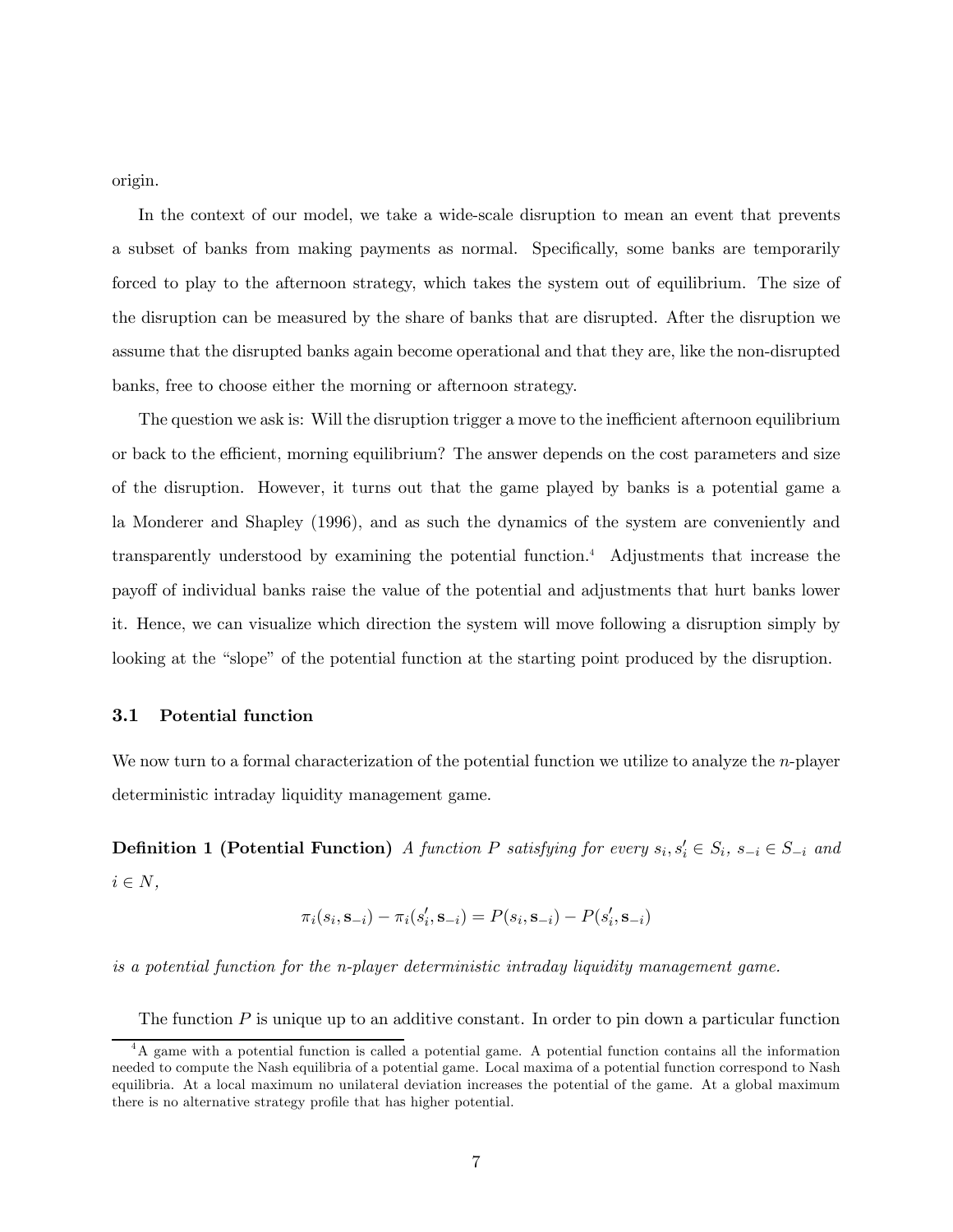we choose the normalization  $P(m, ..., m) = 0$ . The following example illustrates the construction of the potential function for the 2-player intraday liquidity management game

**Example 2** In the 2-player case, changes in bank i's payoff that result from unilateral deviations are given by

$$
\pi_i(m, m) - \pi_i(a, m) = D
$$

$$
\pi_i(m, a) - \pi_i(a, a) = D - F
$$

Hence, by Definition 1 the potential function has to satisfy

$$
P(m, m) - P(a, m) = D \t P(m, a) - P(a, a) = D - F
$$
  

$$
P(m, m) - P(m, a) = D \t P(a, m) - P(a, a) = D - F
$$

This implies that  $P(m, a) = P(a, m)$ . Letting  $P(m, m) = 0$  we have

| $P(s)$ | $m$ | $a$  |
|--------|-----|------|
| $m$    | 0   | -D   |
| $a$    | -D  | F-2D |

If  $F < 2D$  then  $(m, m)$  globally maximizes P, otherwise  $(a, a)$  is the global potential maximizer. If  $D < F < 2D$  then  $(a, a)$  is a local maximum. If  $F > 2D$  then  $(m, m)$  is a local maximum.

The function P maps strategy profiles into real numbers and hence for large numbers of players it is difficult to visualize. However, in this application the value of the potential function depends only on the total number of players playing the morning strategy. Hence, we can summarize  $P$  with a new function  $\tilde{P}: Z_+ \to R$ , defined in the following way. For any  $x \in \{0, 1, ..., n\}$ ,  $\tilde{P}(x)$  is equal to the value of the function  $P(\cdot)$  evaluated at any strategy profile in the set  $\{s \in S : |\mathbf{s}|_m = x\}.$ 

From Eqs. (2) and (3) we have that

$$
\tilde{P}(x) - \tilde{P}(x - 1) = (x - n)F + (n - 1)D
$$
\n(4)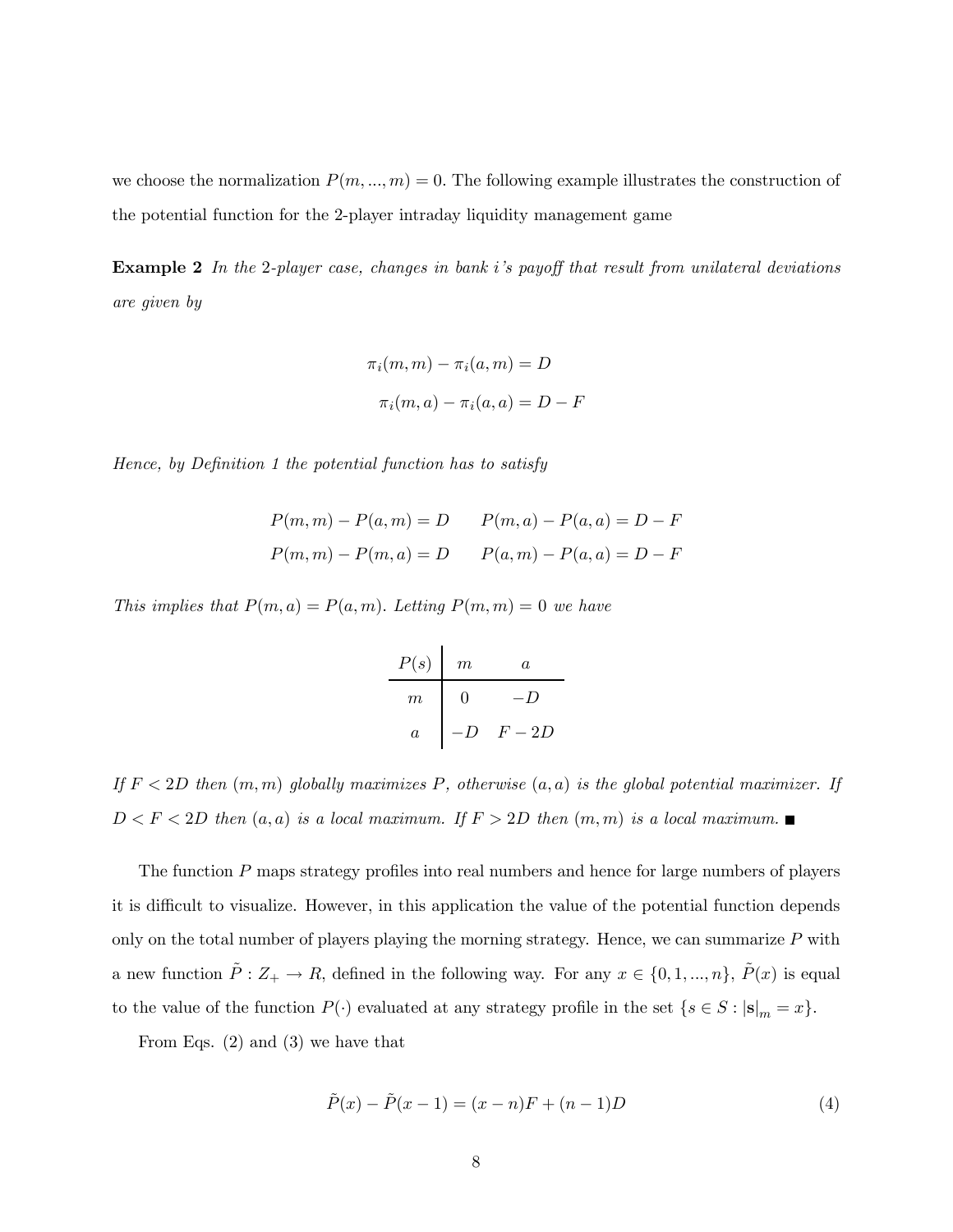for all  $x \in \{1,\ldots,n\}$ . Solving Eq. (4) by induction and assuming that  $\tilde{P}(n)=0$  yields (see appendix A)

$$
\tilde{P}(x) = \frac{1}{2}(n-1-x)(n-x)F - (n-x)(n-1)D\tag{5}
$$

which is a second order polynomial in x. For large n there is no discernible difference between  $n$ and  $n-1$  and thus the potential function is approximately equal to

$$
\breve{P}(\theta) = n^2 \left(\frac{1}{2}\theta^2 F - \theta D\right) \simeq \tilde{P}(x)
$$
\n(6)

where  $\theta \equiv \frac{n-x}{n}$  is the share of banks playing the afternoon strategy. Hence,  $\theta = 0$  corresponds to  $(m, \ldots, m)$  and  $\theta = 1$  corresponds to  $(a, \ldots, a)$ . For the ease of exposition, we shall use the latter version of the potential function below and treat it as a differentiable function defined over  $\theta \in [0,1].$ <sup>5</sup> The global and local maxima of  $\tilde{P}(\theta)$  are summarized in the following lemma (without proof).

#### Proposition 2 (a))

- a) 1. If  $F < D$  then  $\theta = 0$  globally maximizes  $\check{P}$  and there are no other local maxima.
	- b) If  $D \leq F < 2D$  then  $\theta = 0$  globally maximizes  $\tilde{P}$  and  $\theta = 1$  is a local maximum.
	- c) If  $F = 2D$  then both  $\theta = 0$  and  $\theta = 1$  globally maximize  $\check{P}$ .
	- d) If  $F > 2D$  then  $\theta = 1$  globally maximizes  $\tilde{P}$  and  $\theta = 0$  is a local maximum.

## 4 Adjustment process

Monderer and Shapley (1996) specify a simple adjustment process that converges to a Nash equilibrium of a potential game in a finite number of steps. In their process it is assumed that, whenever

<sup>&</sup>lt;sup>5</sup>The conclusions regarding the dynamics that are drawn from examining  $\check{P}$  are the same as those that would be derived from  $\tilde{P}$  from almost all starting points. The only difference is that  $\tilde{P}$  allows for the possibility of two, instead of one, minimizers. In this case, individual banks are indifferent between making an adjustment that move the system from one minimum point to the other. Addressing this issue complicates the analysis but do not affect the results in any meaningful way (Details are available in our previous working paper). For this reason, and because the situation is unlikely to arise in a system with many particicpants such as Fedwire, we ignore it here.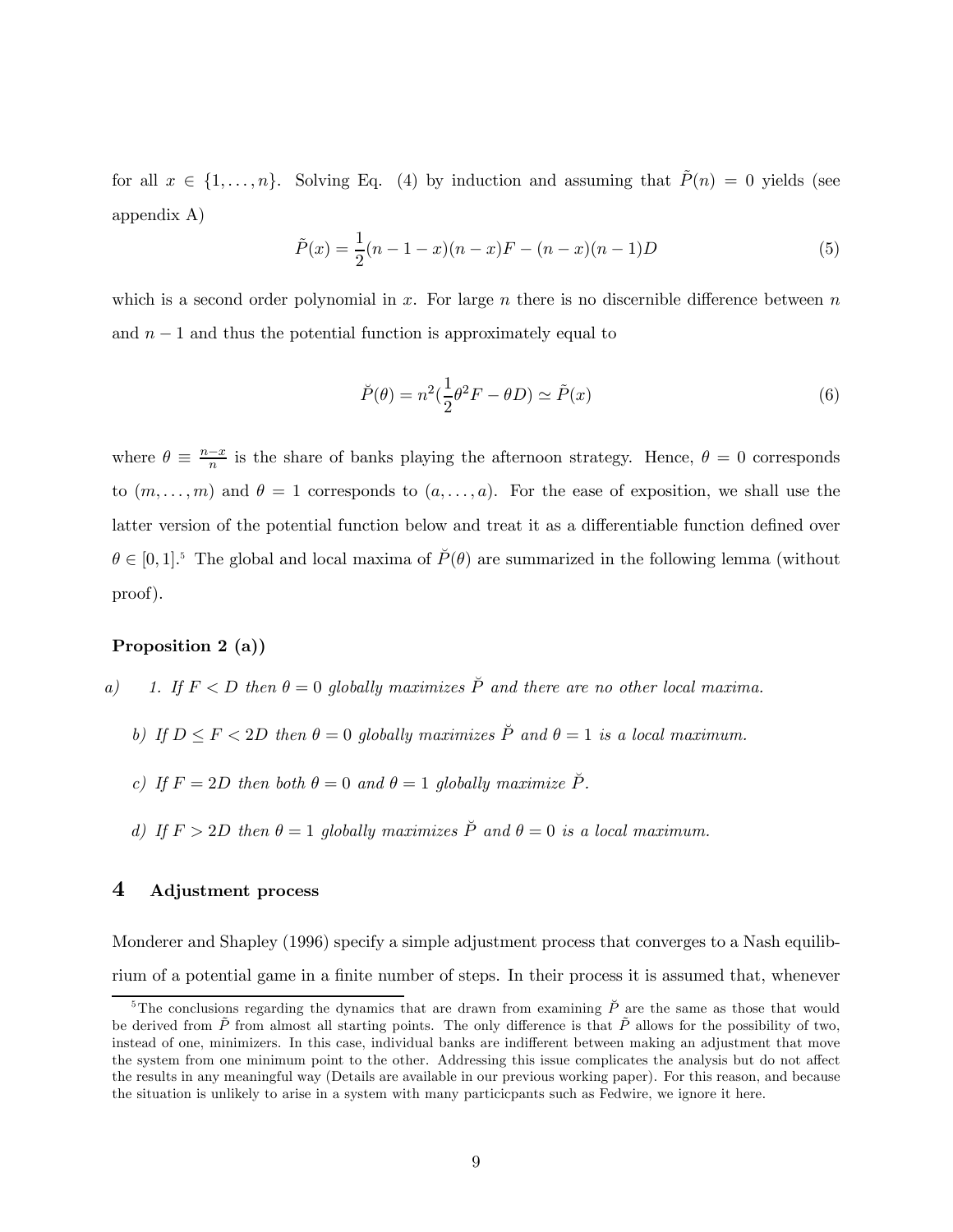the strategy profile is not a Nash equilibrium, one player deviates to a strategy that makes him better off. Unilateral deviations that increase the payoff of the deviator raise the value of the potential while unilateral deviations that increase the payoff of the deviator lower it. Hence, once a Nash equilibrium is reached (there are no more self-improving, unilateral deviations) the process terminates and the potential function will be at a maximum in the sense that its value cannot be increased by varying any single player's strategy. Endpoints of the adjustment process are local maxima of the potential function, i.e., Nash equilibria.

From Eq. (6), we have that the potential function is a second order polynomial in  $\theta$  with a minimum at  $\theta^* = \frac{D}{F}$ . If the slope of  $\breve{P}(\theta)$  is negative then unilateral deviations to morning strategy are profitable for banks. Unilateral deviations to the afternoon strategy are profitable when the slope is positive. Hence, the adjustment process has the following properties:<sup>6</sup>

#### Proposition 3

- a) Suppose  $F < D$ . The simple adjustment process leads to the equilibrium  $(m, \ldots, m)$  from any starting point.
- b) Suppose  $F = D$ . The simple adjustment process leads to the equilibrium  $(m, ..., m)$  from any starting point except  $\theta = 1$ . At  $\theta = 1$  all players are indifferent between playing a or making a unilateral deviation to m.
- c) Suppose  $D \leq F$ . The simple adjustment process leads to the equilibrium  $(m, ..., m)$  from starting points on the left of  $\theta^*$  and to the equilibrium  $(a, ..., a)$  from starting points to the right of left  $\theta^*$ .

#### **Proof.** See Appendix B

Assume that the system intially is in the efficient morning equilibrium, but that it is hit by a disruption which forces a set of banks to play the afternoon strategy. The share of banks playing the afternoon strategy changes from 0 to  $\theta' > 0$ . The different cases outlined in Prop. 3 are

 $6$ The convergence results for the simple adjustment process are, in fact, quite more general. In fact, the conditions presented for convergence of the simple adjustment process apply to any best-response adjustment process based on arbitrary orderings of sequential unilateral deviations or simultaneous deviations.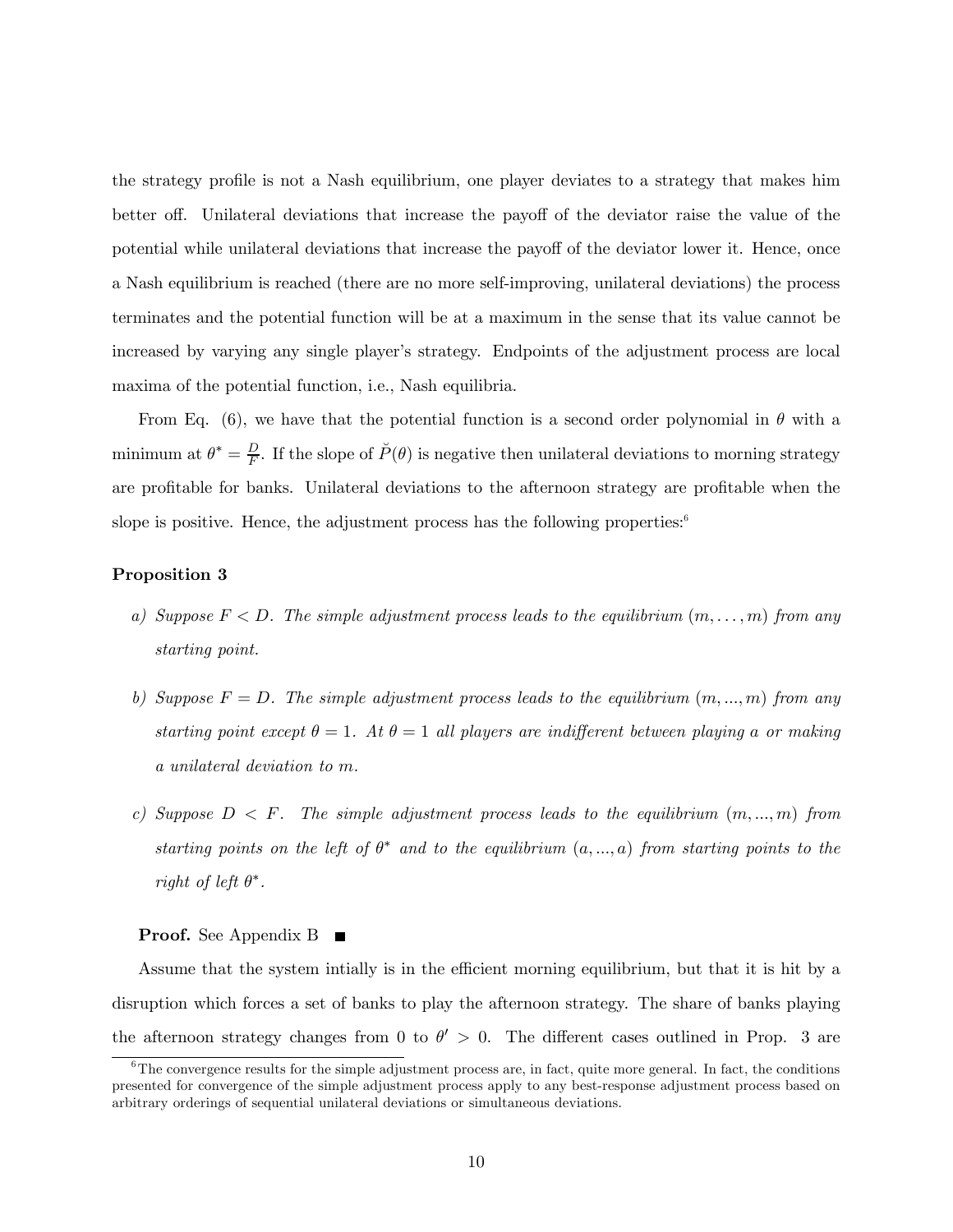illustrated in Fig. 1. The figure displays the potential function,  $\check{P}(\theta)$ , for different values of D and F. The case of  $F < D$  is illustrated by the lowest (dark blue) curve. As indicated by the first property of Prop. 3 all deviations to m are profitable after a disruption of any size in this case. The implication is that the system will return to the (efficient) morning equilibrium regardless of the size of the disruption. In other words, the system is resilient to a disruption of any size in terms of maintaining coordination on early processing. The same is true for the case where  $F = D$ (illustrated by the red curve) save the situation where the disruption hits all n banks ( $\theta' = 1$ ), cf. the last property of Prop. 3



 $F < D, F = D, D < F < 2D, F = 2D, F > 2D$ 

Figure 1: Potential Function,  $P(\theta)$ 

Instances of the case  $F > D$  are illustrated by the top three curves in Fig. 1, i.e., the green, the purple and light blue curves, respectively. In each instance disruptions that are sufficiently large will move the system to a point to the right of the minimum, i.e.,  $\theta' > \theta^*$ , causing the banks to converge to the (inefficient) afternoon equilibrium  $(\theta = 1)$ . The higher the cost of liquidity from the central bank, F, is relative to the cost of delay, D, the smaller  $\theta^*$  is and thus the larger is the "basin of attraction" for the afternoon equilibrium. For example, if  $F = 2D$  then the disruption needs to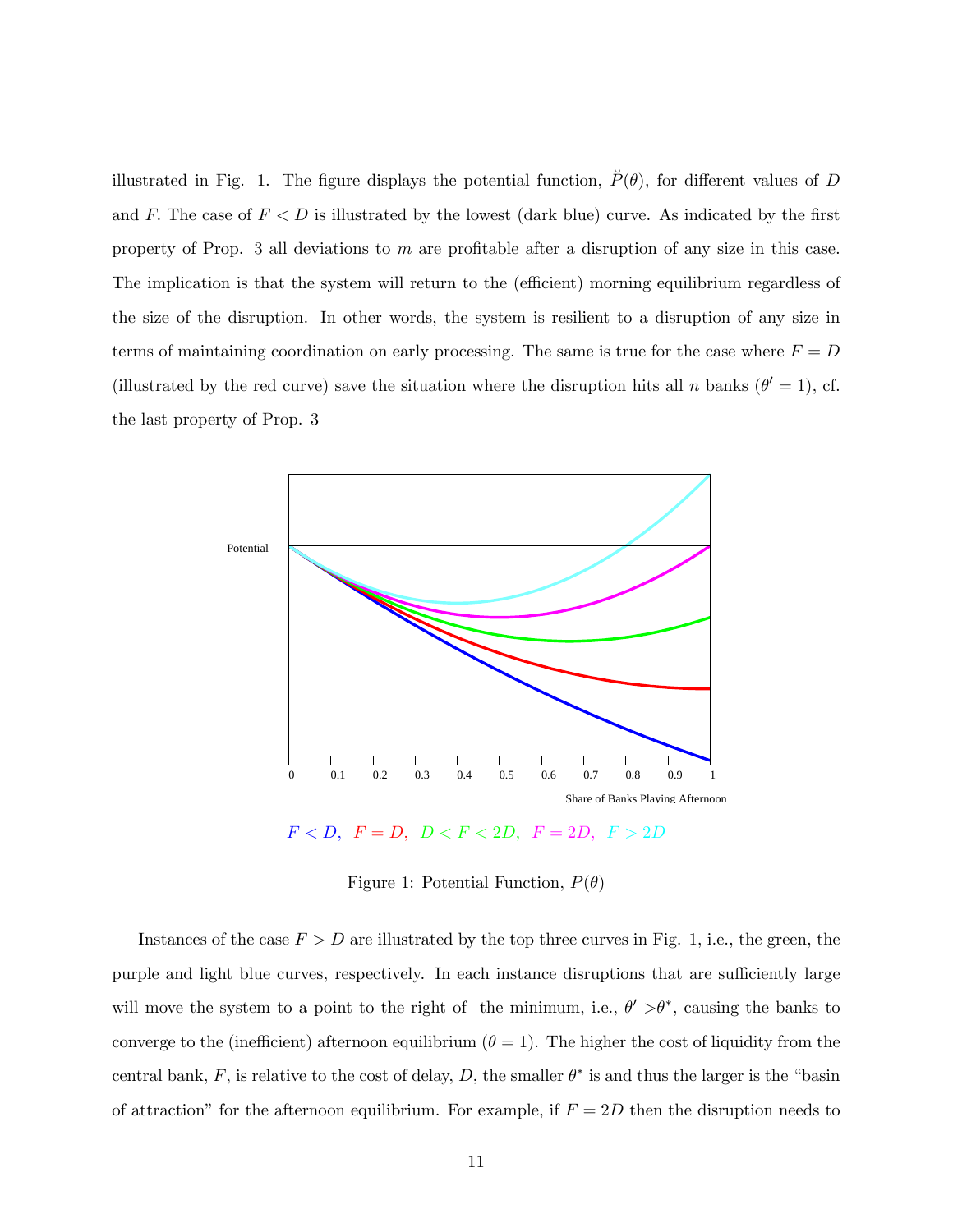hit half or more of the banks in order for the system to converge to the inefficient equilibrium.

In the situation, where a wide-scale disruption hits and the system is either likely to or is in the process of converging to the inefficient equilibrium, the central bank might intervene in order to ensure the smooth operation of the payment system. Lacker (2004) provides a detailed overview of the Federal Reserve's response to the terrorist attacks on September 11, 2001. Shortly after the attacks, the Federal Reserve issued several statements to the effect that the Fedwire was open and operating and that the discount window was available to meet liquidity needs. Moreover, the Federal Reserve began to make liquidity widely available and for the period from September 11 through September 21, it waived the daylight overdraft fees for all account holders and eliminated the penalty normally charged in excess of the effective Federal Funds rate on overnight overdrafts. Both policy responses are consistent with this model. The statements can been seen as an attempt to encourage the banks to keep coordinating on the efficient equilibrium. Moreover, the infusion of liquidity and elimination of fees served to lower the cost of liquidity  $F$  to virtually zero so that deviations to m became profitable. Once the system has returned to the morning equilibrium (or had made sufficient progress) the original  $F$  could be restored.

## 5 Banking structure and network topology

So far, we have considered an economy with a homogenous banking structure consisting of  $n$ identical banks. Obviously, this is - in many ways - an over-simplification. For example, in Fedwire the top 100 participants account for 95% of the value and 80% of the volume. Moreover, it is often argued that the financial sector's resiliency to different types of shocks depends critically on the interconnectedness of the interbank market cf. Allen and Gale (2000). In the following, we provide a simple extension of our model that allows us to investigate how both heterogeneity across banks and different degrees of completeness of interbank relationships might impact the resiliency of the interbank payment systems to (wide-scale) disruptions.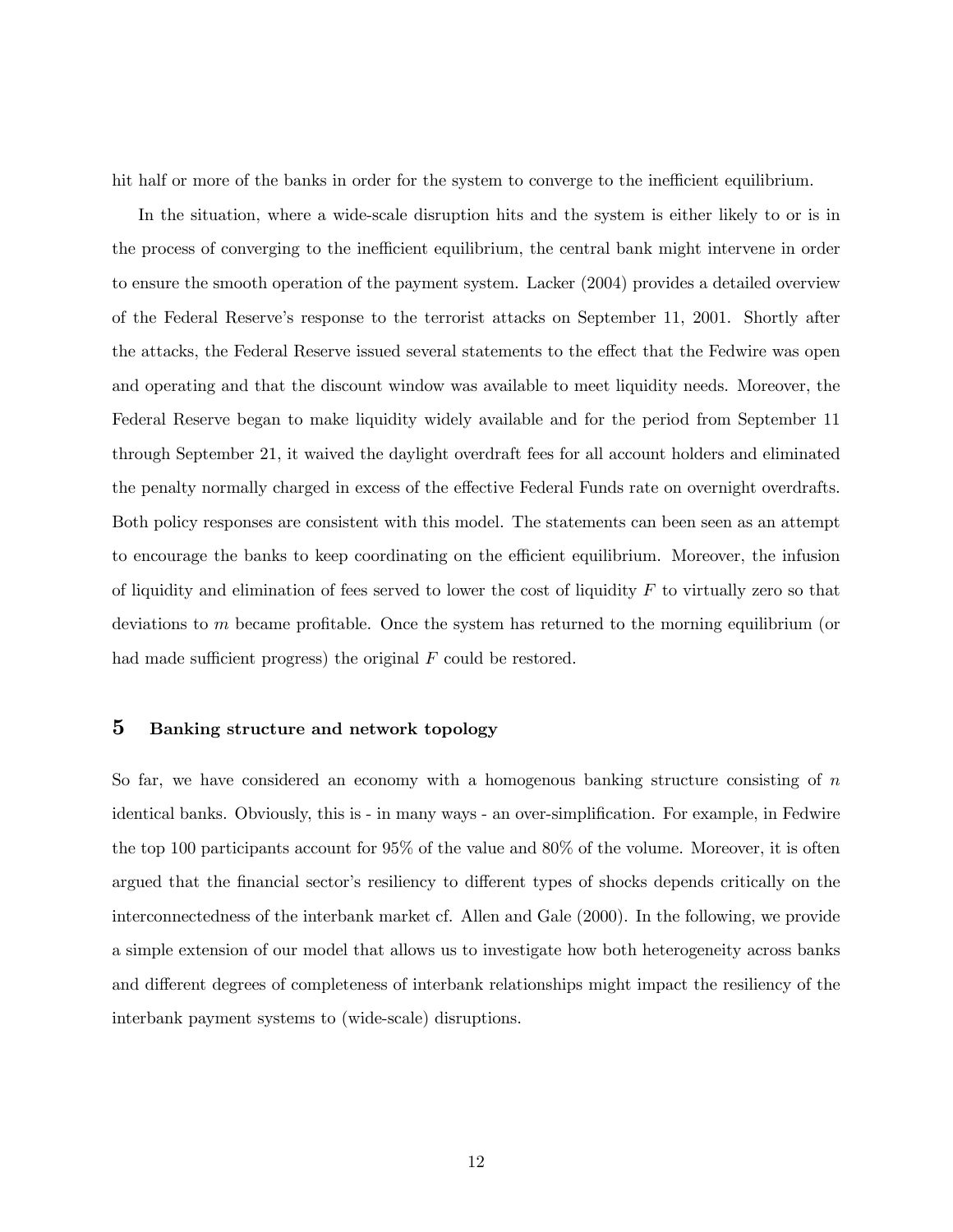#### 5.1 Mergers and payment topology

Envision a new economy with one large bank and a number of smaller identical banks. Assume that the large bank is created by merging  $k > 1$  out of the *n* identical banks in our previous economy. For notational convenience, assume that banks 1 through  $k < n$  are the ones that are merged. Denote the merged bank by k. The new player set is  $\widetilde{\mathcal{N}} = \{k, k+1, \ldots n\}$ . A key distinction is that transfers between customers of the merged bank are handled internally within that bank. Consequently, following a merger, the total volume of payments transferred via the RTGS system decreases. The larger the merger the larger the decrease. Specifically, the total volume (and value) of payments transferred falls to  $n(n-1) - 2(k-1)$ , compared to  $n(n-1)$  before the merger.

In addition, we assume that a merger can lead to a shift in the payment flow. For example, the merger might lead to an increase in the volume of transactions involving the merged bank. This would occur , for example, if there are e.g. economies of scale or scope in the processing of payments. We do not formally model payment flows as an endogenous variable. Rather we consider different exogenous payment flow effects by including the parameter  $\alpha \geq 0$ , which represents the fraction of each dollar that small banks continue to transact with each other following a merger. The remaining  $1 - \alpha$  of each dollar small banks transacted with each other before the merger now goes to the merged bank. For example, if the merger is size k, each small bank sends  $\alpha$  dollars to each of the other small banks and sends  $k + (1 - \alpha)(n - k - 1)$  dollars to the merged bank. We keep the total payment flow fixed, and hence the large bank sends the same amount to each of the small banks.

If  $\alpha = 1$ , then there is no shift in payment volume between the large and the smaller banks, but the analysis of the banking system is still effected by the merger because there are no longer any coordination issues associated with transfers within the merged bank. Values  $\alpha < 1$  correspond to the scenario discussed above where the small banks are losing market share vis-à-vis the merged bank. If  $\alpha > 1$ , then the small banks are gaining market share vis-à-vis the merged bank. In order to keep all payment flows positive we require  $\alpha \leq \frac{n-1}{n-k-1} = \bar{\alpha}$ .

By varying  $\alpha$ , we create different degrees of interconnectedness or network topologies. If  $0 <$  $\alpha < \bar{\alpha}$ , we have a complete graph, where all banks exchange payments with each other. In the two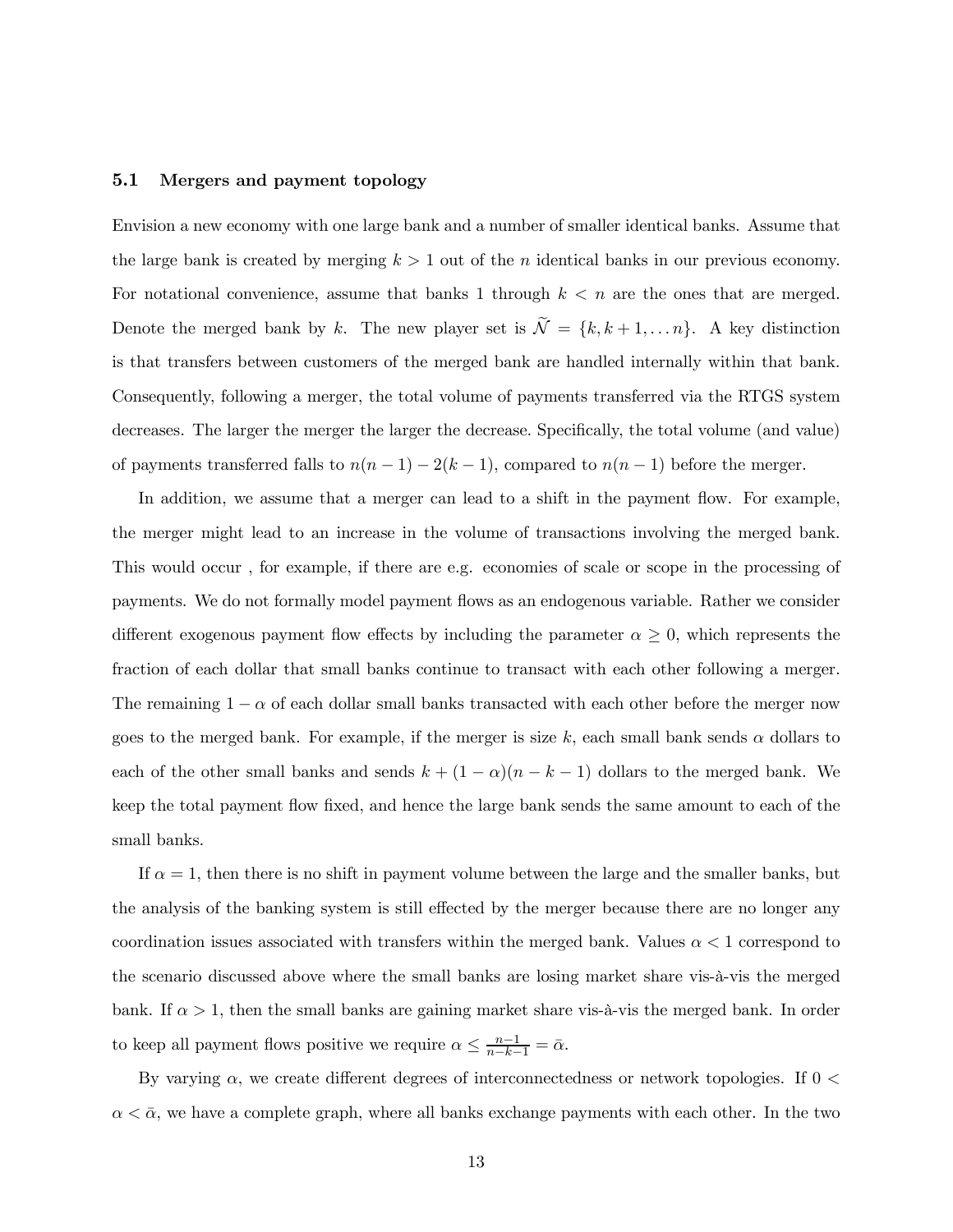special cases where  $\alpha = 0$  or  $\alpha = \bar{\alpha}$ , we get topologies where not all banks are exchanging payments with each other. If  $\alpha = 0$ , then we have a star graph where the small banks do not interact with each other, but instead, only interact with the "money center" bank. If  $\alpha = \bar{\alpha}$ , then we have a disconnected graph where the small banks are interacting with each other, but not with the merged bank, which only process internal transactions. Examples of the payment flows in an economy with five banks before and after a merger of size  $k = 2$  are shown in Fig. 2.



Figure 2: Payment flows before and after merger  $(n = 5 \text{ and } k = 2)$ 

#### 5.2 Potential function for the heterogenous economy

The payoff function of the merged bank k is given by

$$
\pi_k(m, \mathbf{s}_{-k}) = -(k + (1 - \alpha)(n - k - 1))(n - k - |\mathbf{s}_{-k}|_m)F
$$
\n(7)

$$
\pi_k(a, \mathbf{s}_{-k}) = -(k + (1 - \alpha)(n - k - 1))(n - k)D
$$
\n(8)

The payoff functions of the  $i = k + 1, ..., n$  small banks are given by

$$
\pi_i(m, s_k, \mathbf{s}_{-\{i,k\}}) = -(n-1 - (k + (1 - \alpha)(n - k - 1))1_{s_k = m} - \alpha \, |\mathbf{s}_{-\{i,k\}}|_m)F\tag{9}
$$

$$
\pi_i(a, s_k, \mathbf{s}_{-\{i,k\}}) = -(n-1)D\tag{10}
$$

where  $1_{s_k=m}$  is an indicator function taking value one when  $s_k = m$  and zero otherwise.

**Example 3** Consider the 4-player case and assume that banks 1 and 2 merge (i.e.,  $k = 2$ ). The payoffs of the merged bank are given by  $\pi_2(m, a, a) = -2(3 - \alpha) F$ ,  $\pi_2(m, m, a) = \pi_2(m, a, m) =$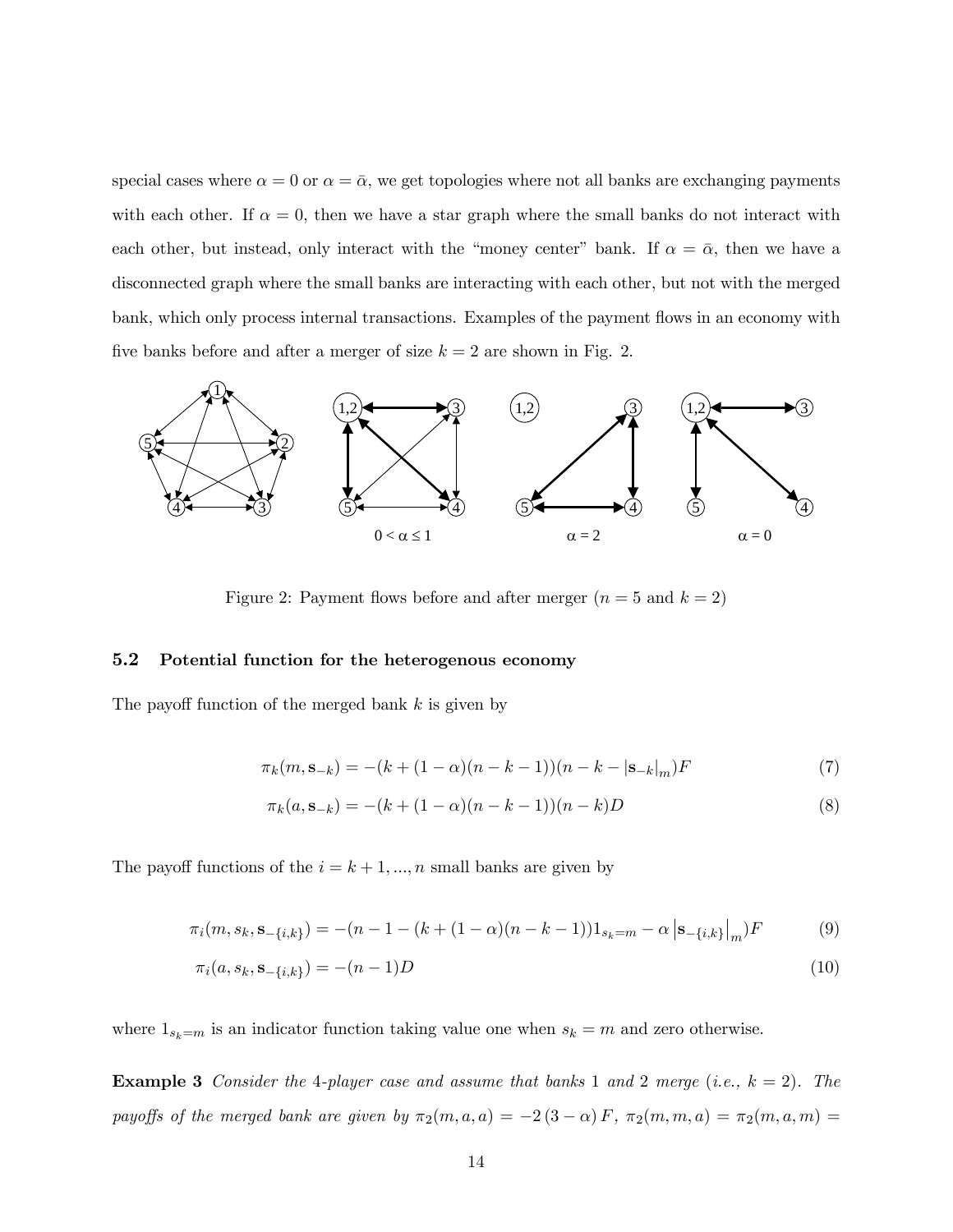$-(3-\alpha) F$ ,  $\pi_2(m, m, m) = 0$ , and  $\pi_2(a, \cdot) = -2(3-\alpha) D$  where the first argument of  $\pi_2(\cdot)$  is the strategy of the merged bank. The payoffs of the small banks (3 or 4) are given by  $\pi_i(m, m, a) = -\alpha F$ ,  $\pi_i(m, m, m) = 0$ ,  $\pi_i(m, a, a) = -3F$ ,  $\pi_i(m, a, m) = -(3 - \alpha)F$ , and  $\pi_i(a, \cdot) = -3D$  where the first argument of  $\pi_i(\cdot)$  is the strategy of bank i, the second argument is the strategy of the merged bank and the third argument is the strategy of the other small bank.

As before, the payoff to a bank, that plays afternoon, is independent of the strategies played by the opponents and the structure of the payoff function allows us to transform the game into an aggregation game. For the small banks it suffices to keep track of the bank's own strategy, the strategy of the large bank and the number of other small banks playing the morning strategy. Hence, the payoff functions  $\pi_i$ ,  $i \neq k$ , can be replaced with the functions  $\hat{\pi}_i(\cdot) : S_i \times S_k \times Z_+ \to R$ that are specified as  $\hat{\pi}_i(s_i, s_k, |\mathbf{s}_{-\{i,k\}}|_m) \equiv \pi_i(s_i, s_k, s_{-\{i,k\}})$ . For example, in Ex. 3,  $\hat{\pi}_i(m, m, 0) =$  $\pi_i(m, m, a) = -\alpha F$ . For the merged bank, it suffices to keep track of it's own strategy and the number of small banks playing the morning strategy. Thus, we define  $\hat{\pi}_k(\cdot) : S_k \times Z_+ \to R$  as  $\hat{\pi}_k(s_k, |\mathbf{s}_{-k}|_m) \equiv \pi_k(s_k, s_{-k})$ . Thus, in Ex. 3, we have  $\hat{\pi}_2(m, 0) = \pi_2(m, a, a) = -2(3 - \alpha) F$ . For each strategy choice of the big bank, the value of the potential function depends only on the total number of small banks playing the morning strategy. Hence, we can proceed using a potential function for the game,  $\hat{P}(\cdot) : S_k \times Z_+ \to R$ , defined to satisfy

$$
\hat{P}(s_k, |(s_{k+1} \dots s_i \dots s_n)|_m) - \hat{P}(s_k, |(s_{k+1} \dots s_i' \dots s_n)|_m) = \hat{\pi}_i(s_i, s_k, |\mathbf{s}_{-\{i,k\}}|_m) - \hat{\pi}_i(s_i', s_k, |\mathbf{s}_{-\{i,k\}}|_m)
$$
(11)

and

$$
\hat{P}(s_k, |\mathbf{s}_{-k}|_m) - \hat{P}(s'_k, |\mathbf{s}_{-k}|_m) = \hat{\pi}_k(s_k, |\mathbf{s}_{-k}|_m) - \hat{\pi}_i(s'_k, |\mathbf{s}_{-k}|_m)
$$
\n(12)

for all  $i \in \{k+1,\ldots n\}$  and  $s_i, s_k \in \{m, a\}$ . Using Eqs. (7) - (10), we have that

$$
\hat{P}(m,x) - \hat{P}(m,x-1) = -\alpha (n-k-x) F + (n-1) D \tag{13}
$$

$$
\hat{P}(a,x) - \hat{P}(a,x-1) = -(n-1 - \alpha(x-1))F + (n-1)D
$$
\n(14)

$$
\hat{P}(m,x) - \hat{P}(a,x) = -(\alpha k + (1 - \alpha)(n - 1))((n - k - x)F - (n - k)D)
$$
(15)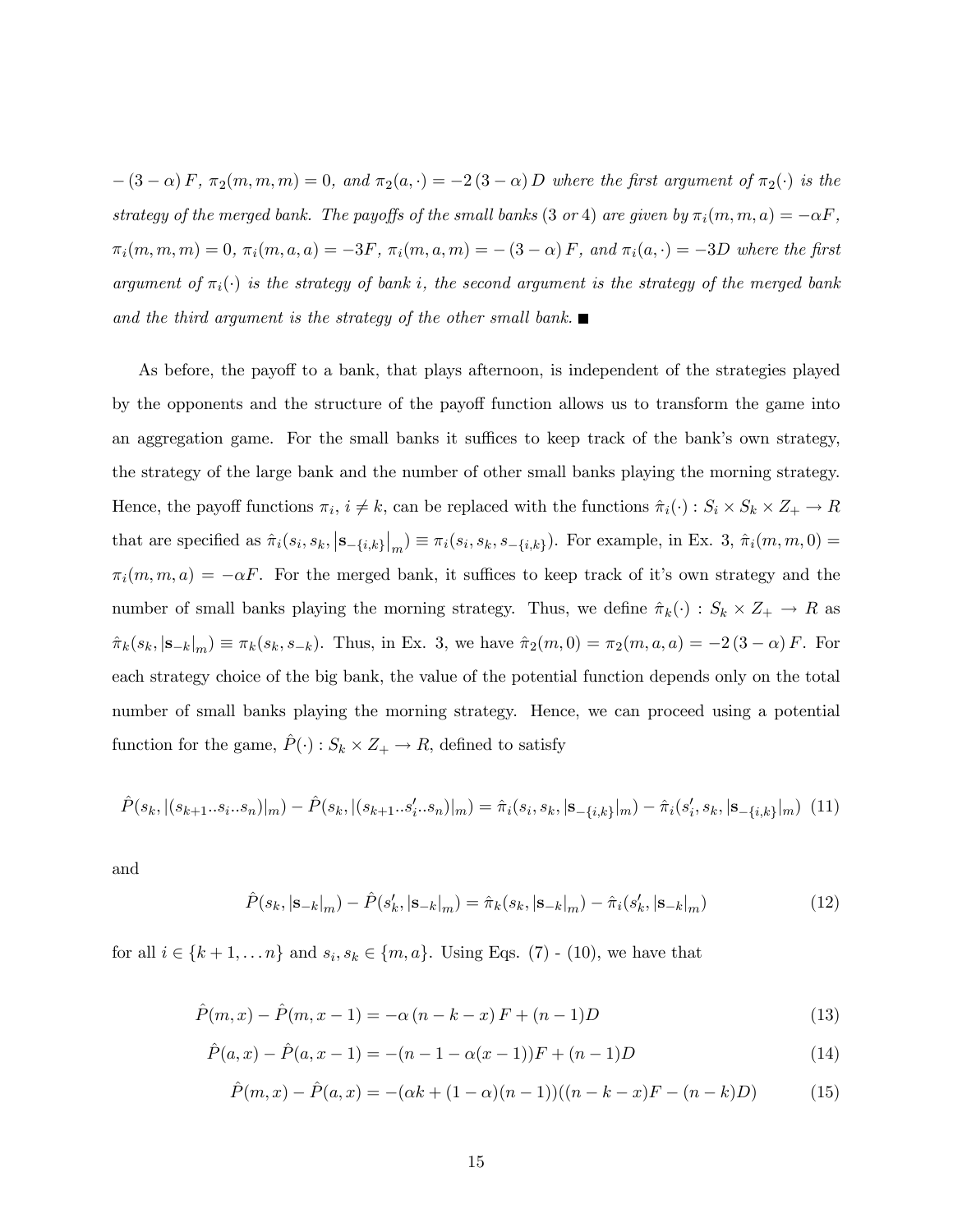for  $x = 1, \ldots, n - k$ . Solving Eqs. (13) - (15) by assuming that  $\hat{P}(m, n - k) = 0$  yields

$$
\hat{P}(m,x) = \frac{\alpha}{2}(n-k-1-x)(n-k-x)F - (n-k-x)(n-1)D\tag{16}
$$

and

$$
\hat{P}(a,x) = (n-1 - \frac{\alpha}{2}(n-k+x-1))(n-k-x)F
$$
  
-( $(n-k-x)(n-1) + (\alpha k + (1-\alpha)(n-1))(n-k))D$ ) (17)

for  $x = 0, \ldots, n - k$  (see Appendix C). Both  $\hat{P}(m, x)$  and  $\hat{P}(a, x)$  are second order polynomials in x.

**Example 4** Continuing Ex. 3 and setting  $\hat{P}(m, 2) = 0$  yields potential function

$$
\begin{array}{c|cccc}\n\hat{P}(s_k, x) & 0 & 1 & 2 \\
\hline\nm & \alpha F - 6D & -3D & 0 \\
a & (6 - \alpha)F - (12 - 2\alpha)D & (3 - \alpha)F - (9 - 2\alpha)D & -(6 - 2\alpha)D\n\end{array}
$$

п

For large  $n - k$  there is no discernible difference between  $n - k - 1$  and  $n - k$  and thus the potential functions in Eqs. (16) and (17) are approximately equal to

$$
\bar{P}(m,\theta) = (n-k)^2 \left(\frac{\alpha F}{2}\theta^2 - \phi D\theta\right) \simeq \hat{P}(m,x) \tag{18}
$$

and

$$
\bar{P}(a,\theta) = (n-k)^2 \left(\frac{\alpha}{2} F \theta^2 + \left((\phi - \alpha) F - \phi D\right) \theta - (\phi - \alpha) D\right) \simeq \hat{P}(a,x),\tag{19}
$$

respectively (see Appendix C). Now  $\theta = \frac{n-k-x}{n-k}$  is the share of small banks playing the afternoon strategy and  $\phi = \frac{n}{n-k}$  is a non-linear measure of the size of the merger, k. Again, for the ease of exposition, we shall use this version of the potential function below and treat it as a differentiable function defined over  $\theta \in [0, 1]$ . As before, the maxima of the potential function correspond to the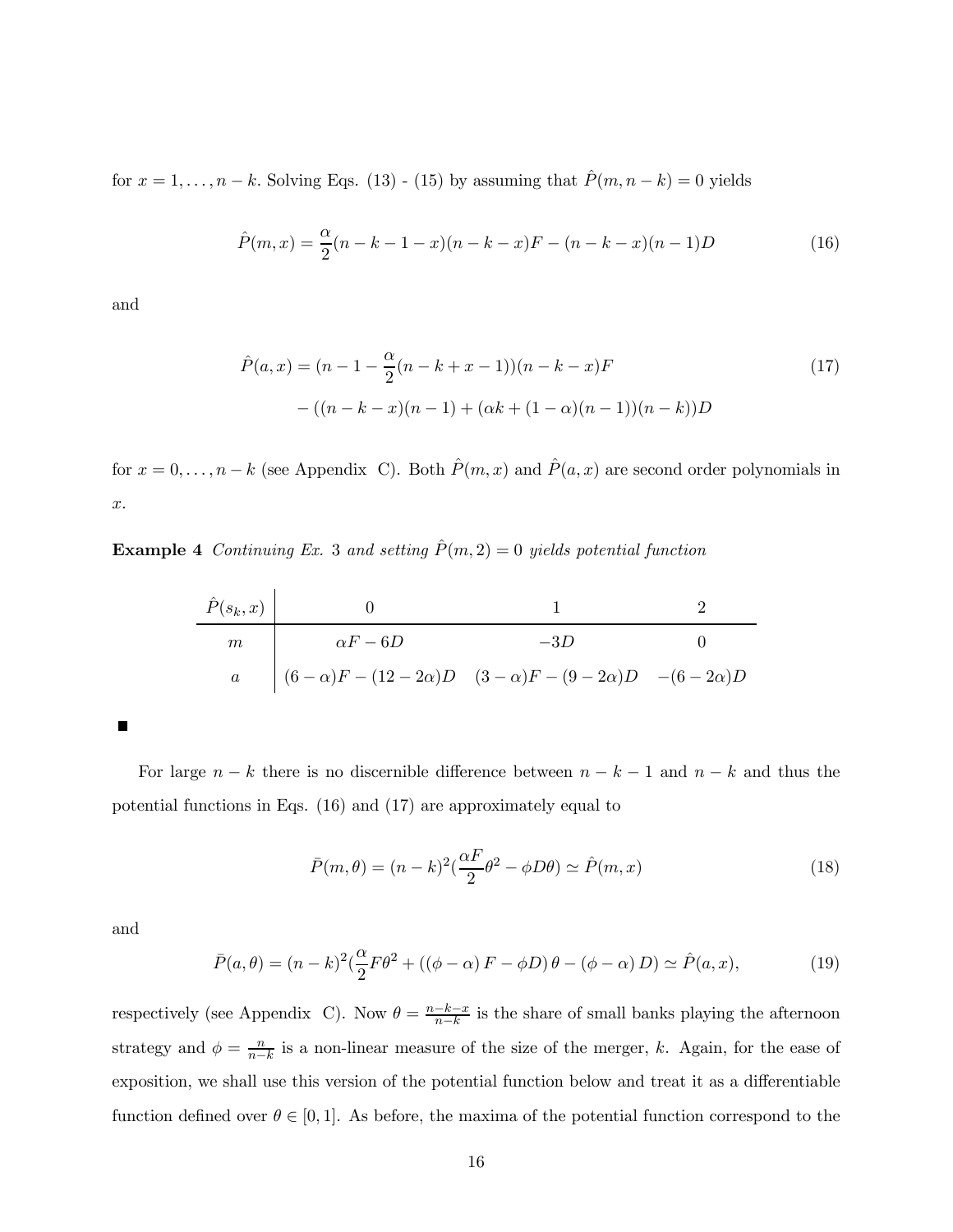Nash equilibria of the game and we summarize them in the following proposition.

#### Proposition 4

- a) If  $F < D$  then  $s_k = m$  and  $\theta = 0$  globally maximize  $\overline{P}$  and there are no other local maxima.
- b) If  $D \leq F < 2D$  then  $s_k = m$  and  $\theta = 0$  globally maximizes  $\overline{P}$  and  $s_k = a$  and  $\theta = 1$  is a local maximum.
- c) If  $F = 2D$  then  $s_k = m$  and  $\theta = 0$  as well as  $s_k = a$  and  $\theta = 1$  globally maximize  $\overline{P}$ .
- d) If  $F > 2D$  then  $s_k = a$  and  $\theta = 1$  globally maximizes  $\overline{P}$  and  $s_k = m$  and  $\theta = 0$  is a local maximum.

If liquidity is relatively cheap  $(F < D)$  then our game has a unique equilibrium and coordination is not needed to sustain the efficient equilibrium. Moreover, the adjustment process always leads to the efficient equilibrium. Hence, early processing of payments will not be affected by a widescale disruption. In contrast, if liquidity is relatively expensive  $(F \geq D)$  then our game has two equilibria, one where all banks play the morning strategy and one where they play the afternoon strategy. We shall focus on the latter case below.

#### 5.3 Convergence following a disruption

Once more, we assume that the system initially is in the efficient morning equilibrium, but that it is hit by a disruption which forces a set of banks - that may or may not include the merged bank - to play the afternoon strategy. In other words, the share of small banks playing the afternoon strategy changes from 0 to  $\theta' > 0$ . The adjustment process following a disruption is governed by the potential functions  $\bar{P}(s_k, \theta), s_k \in \{m, a\}$  in Eqs. (18) and (19). The potential functions are second order polynomials in  $\theta$  and an illustrative example is shown in Fig. 3.<sup>7</sup> If the slope  $\frac{\partial \bar{P}(s_k,\theta)}{\partial \theta}$  for  $s_k \in \{m,a\}$  is negative then a unilateral deviation by a small bank from the morning to the afternoon strategy increases the potential and is profitable for the small bank. Conversely, if the slope is positive then a unilateral deviation decreases the potential and is not profitable for

 ${}^{7}F = 2D, \phi = 2$  and  $\alpha = 1$ .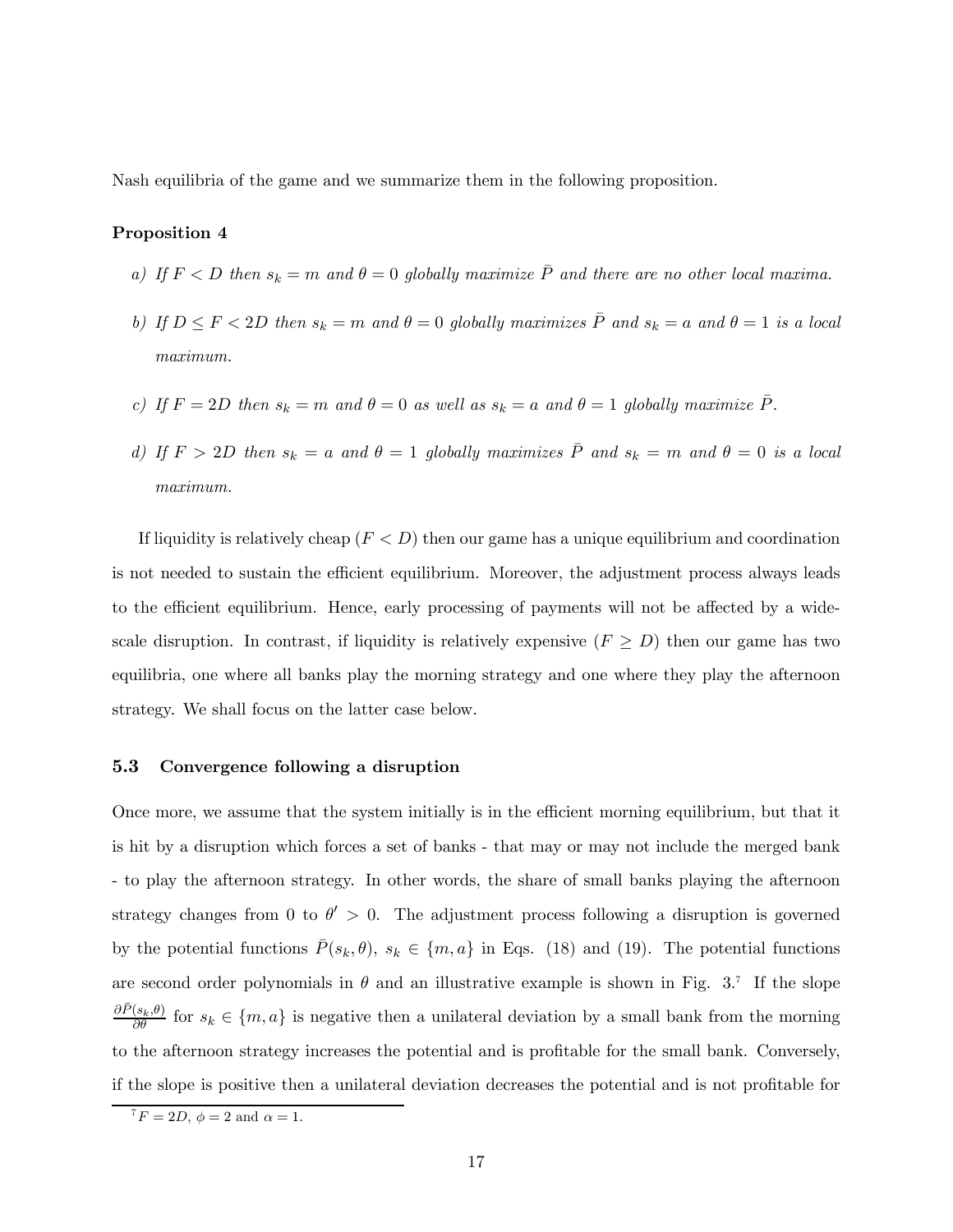

Figure 3:  $\hat{P}(m, \theta)$  and  $\hat{P}(a, \theta)$ 

the small bank. For the merged bank the interesting quantity is the difference between the two potentials, i.e.,  $\bar{P}(m, \theta) - \bar{P}(a, \theta)$ , which gives the change in potential associated with a unilateral deviation. If the change in potential is positive then it is profitable for a merged bank playing the morning strategy to switch to the afternoon strategy and vice versa. Consequently, the minima as well as the intersection point of  $\bar{P}(m, \theta)$  and  $\bar{P}(a, \theta)$  are important in terms of the dynamics of the adjustment process. We have the following lemma

**Lemma 1** Let  $\theta_m^*$  be the minimum of  $\bar{P}(m,\theta)$ ,  $\theta_a^*$  be the minimum of  $\bar{P}(a,\theta)$  and  $\theta_c^c$  be the point at which  $\bar{P}(m, \theta)$  and  $\bar{P}(a, \theta)$  intersects. We have that  $\theta_a^* < \theta^c < \theta_m^*$  for  $0 < \alpha < \phi$ .

**Proof.** In Appendix C, we show that  $\theta_a^* = \frac{\phi}{\alpha}$  $\frac{D}{F} - \frac{\phi - \alpha}{\alpha}, \ \theta^c = \frac{D}{F} \text{ and } \theta^*_m = \frac{\phi}{\alpha}$  $\frac{D}{F}$  for  $0 < \alpha < \phi$ .

Lemma 1 implies that there are potentially four qualitatively different cases to consider in terms of the adjustment process following a wide-scale disruption to the economy with heterogenous banking structure.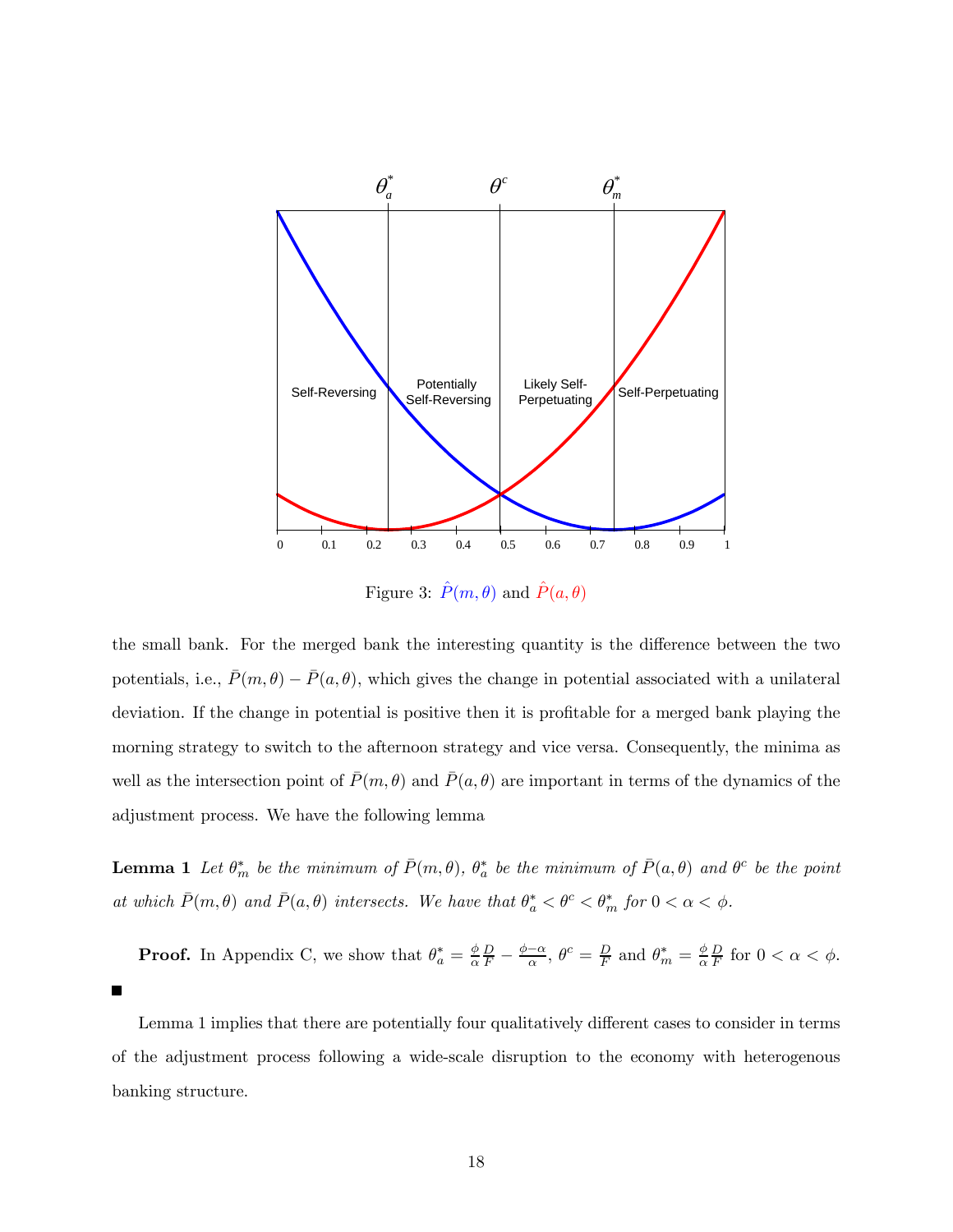- 1. Self-reversing. In this case the share of small banks affected is relatively small, i.e.,  $\theta' < \theta_a^*$ and thus we have that  $\frac{\partial \bar{P}(m,\theta)}{\partial \theta} < 0$ ,  $\frac{\partial \bar{P}(a,\theta)}{\partial \theta} < 0$  and  $\bar{P}(m,\theta) - \bar{P}(a,\theta) > 0$ . Hence unilateral deviations back to the morning strategy are profitable from the perspective of both the small banks and the large bank is profitable. The system will revert back to the morning equilibrium even if the merged bank is hit by the disruption.
- 2. Potentially self-reversing. In this case,  $\theta_m^* < \theta' < \theta^c$  and thus we have that  $\frac{\partial \bar{P}(m,\theta)}{\partial \theta} < 0$ ,  $\frac{\partial \bar{P}(a,\theta)}{\partial \theta} > 0$  and  $\bar{P}(m,\theta) - \bar{P}(a,\theta) > 0$ . Unilateral deviations back to the morning strategy are profitable from the perspective of the small banks if and only if the merged bank is not affected by the disruption. Hence, if the merged bank is not affected by the disruption, then the system will revert back to the morning equilibrium on its own. On the other hand, if the merged bank is affected by the disruption, then it is profitable for smalls banks not affected to change their strategy to afternoon and for small banks that are affected to stick with the afternoon strategy. Immediately following the disruptions, it is profitable for a merged bank to revert back to the morning strategy. However, this will not continue to be true after enough small banks have adjusted to the afternoon strategy. Once  $\theta$  increases above  $\theta^c$ , the merged bank will not revert back to the morning strategy. Basically, the adjustment process following the disruption is a horse race between the merged bank becoming operational again and the number of small banks deciding to cease coordinating on early processing.
- 3. Likely self-perpetuating. In this case,  $\theta^c < \theta' < \theta_m^*$  and thus we have that  $\frac{\partial \bar{P}(m,\theta)}{\partial \theta} < 0$ ,  $\frac{\partial \bar{P}(a,\theta)}{\partial \theta} > 0$  and  $\bar{P}(m,\theta) - \bar{P}(a,\theta) < 0$ . Here, the disruption affected so many small banks that the merged bank does not have an incentive to maintain or restore coordination on the the morning equilibrium. Hence, the system will perpetuate towards the inefficient afternoon equilibrium if the merged bank is affected by the disruption and it will only move towards the efficient morning equilibrium if the merged bank is slow to respond after a disruption that does not affect it. Once enough small banks become operational again and switch back to the morning strategy (i.e.,  $\theta$  falls below  $\theta^c$ ) the merged bank will no longer have an incentive to deviate to the afternoon.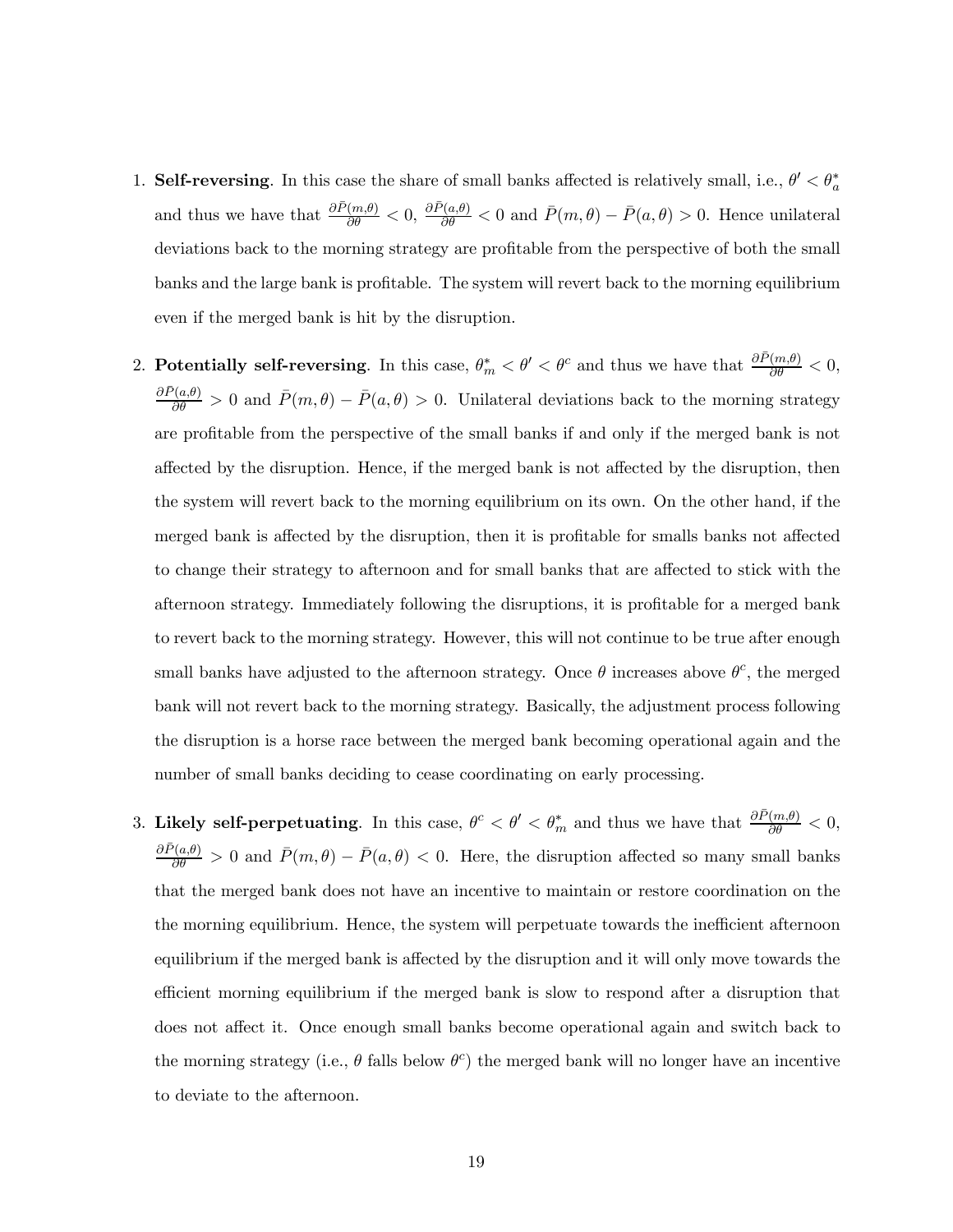4. Self-perpetuating. In this case,  $\theta_m^* < \theta'$  and thus we have that  $\frac{\partial \bar{P}(m,\theta)}{\partial \theta} > 0$ ,  $\frac{\partial \bar{P}(a,\theta)}{\partial \theta} > 0$ and  $\bar{P}(m, \theta) - \bar{P}(a, \theta) < 0$ . Hence, unilateral deviations back to the morning strategy are not profitable from the perspective of the small banks or the merged bank. So if many small banks are disrupted the systems will move towards the inefficient afternoon equilibrium even if the merged bank is not hit by the disruption.

In the intermediate cases (potentially self reversing and likely self-perpetuating) the system's response to a disruption is qualitatively different depending on whether or not the merged bank is affected or not. In both cases, a dispruption to the merged bank tilts the adjustment process towards the inefficient afternoon equilibrium. The pivotal role of the merged bank suggests that a bank might be considered "too big to fail" in part due to its role in terms of maintaining coordination on smooth processing of payments.8

The width of the regions over which the adjustment process belong to the four cases, depends on the set of parameters. In particular, changes in either the cost of delay, cost of liquidity, a shift in the topology of the payment flow and the size of the merger either widens or narrows the different regions as shown in Tab. 1

|              | Self-reversing | Potentially self-reversing | Likely self-perpetuating | Self-perpetuating |
|--------------|----------------|----------------------------|--------------------------|-------------------|
|              | Widens         | Widens                     | <b>Narrows</b>           | <b>Narrows</b>    |
| $\,F$        | <b>Narrows</b> | <b>Narrows</b>             | Widens                   | Widens            |
| $\alpha$     | Widens         | <b>Narrows</b>             | <b>Narrows</b>           | Widens            |
| 一个<br>$\phi$ | <b>Narrows</b> | Widens                     | Widens                   | <b>Narrows</b>    |

Table 1: Regions and changes in parameters

However, not all cases are necessarily relevant for all values of parameters as illustrated in Fig. 4. For example, in the money center case where  $\alpha = 0$  the potential functions become first order polynomials in  $\theta$  and the system is either potentially self-reversing or likely self-perpetuating and never self-reversing or self-perpetuating. Conversely, in the disconnected case where  $\alpha = \overline{\alpha} = \phi$ the two potential functions are identical. In other words, the strategy of the large bank is not important and the adjustment process is either self-reversing or self-perpetuating as in the case of the economy with a homogenous banking structure.

<sup>8</sup>See Stern and Feldman (2004) chapter 12 for a general discussion of too big to fail policy and the payment system.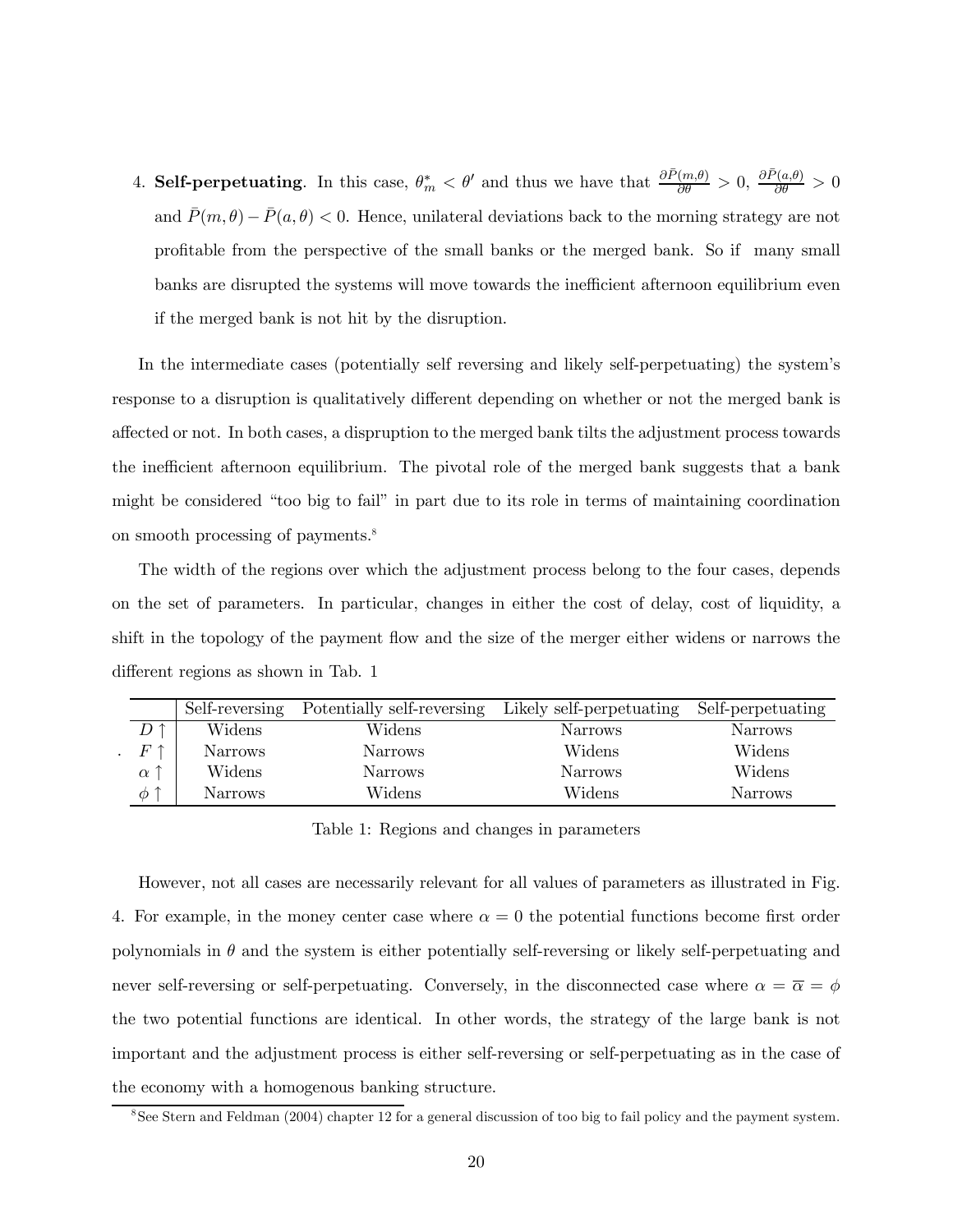

Figure 4:  $\hat{P}(m, x)$  and  $\hat{P}(a, x)$ 

As in the economy with a homogeneous banking sector, the central bank may intervene by lowering the cost of liquidity if the system is converging to the inefficient equilibrium and this might be particularly attractive if the large bank is affected by the disruption. However the analysis of the economy with a heterogenous banking sector also showed that there might be scope for targeted policies vis-à-vis large banks. In the potentially self-reversing case the ability of a large bank to recover quickly was shown to be instrumental in terms of achieving coordination on the efficient equilibrium. Ex ante, stakeholders in the interbank payment system may push for stronger resiliency requirements for larger banks.<sup>9</sup> On the other hand, the large bank being patient in terms of responding to a disruption (that does not affect it) was shown to be helpful in the likely self-perpetuating case. Ex post, the central bank may wish to contact large banks bilaterally to encourage them to continue to process payments in a timely fashion. Moral suasion is likely to work in this instance because the central bank facilitates a correlated equilibrium (as defined by Aumann (1974, 1987)), in which the central bank recommends the morning profile  $(m, ..., m)$  with probability one. It is in the best interests of any given bank to obey this recommendation given that each of the other banks will obey

## 6 Conclusion

The containment of systemic risk within the U.S. financial system in the event of a wide-scale disruption rests on the rapid recovery and resumption of the core clearing and settlement activities

<sup>&</sup>lt;sup>9</sup>See, for example, "Best Practices to Assure Telecommunications Continuity for Financial Institutions and the Payment & Settlements Utilities" published by the Payments Risk Committee (www.newyorkfed.org/prc/telecom.pdf).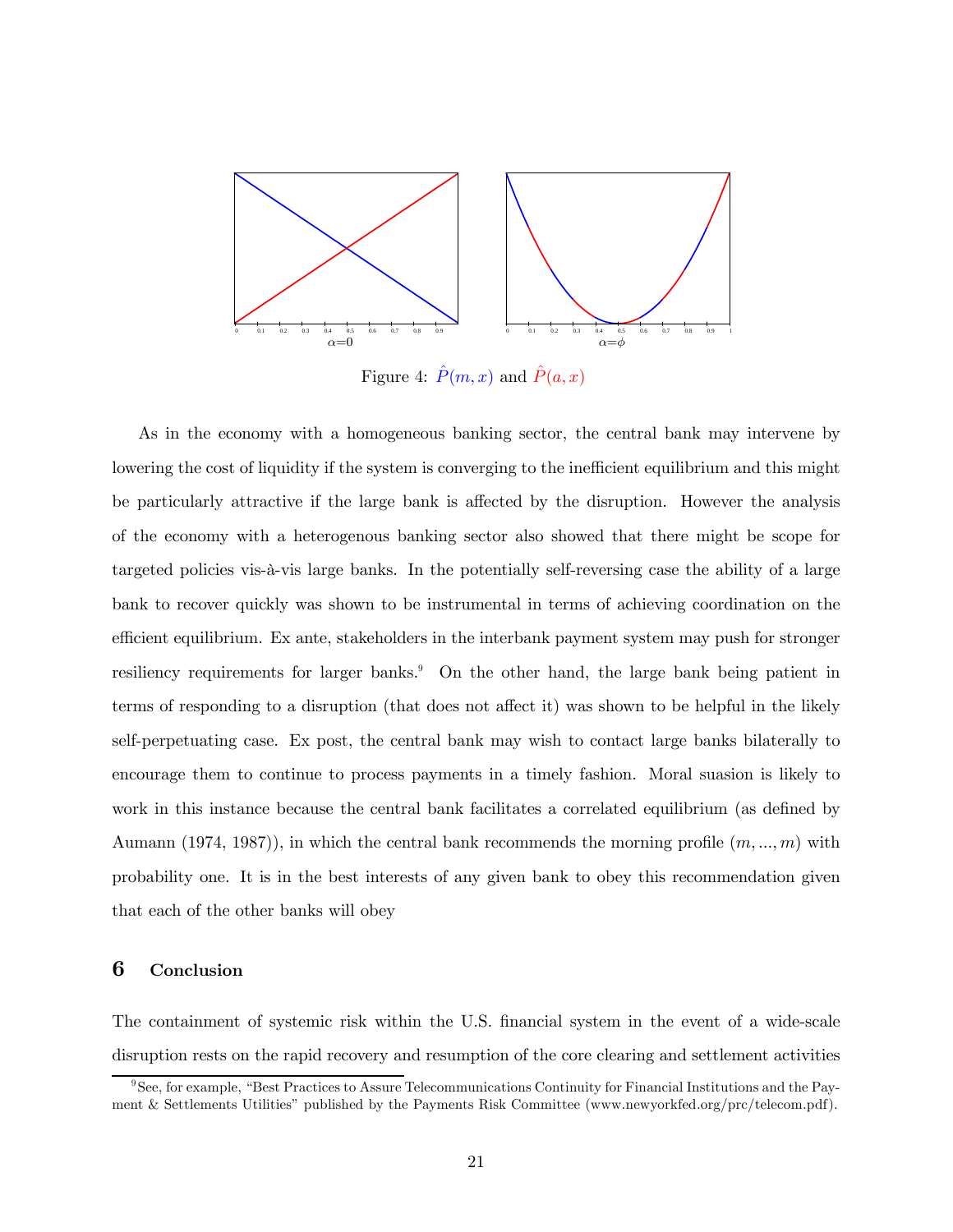that support the financial markets. Fedwire is a one of the most critical components of clearing and settlement process and hence the resilience of the system itself and its participants is of paramount importance. As shown by McAndrews and Rajan (2000) and McAndrews and Potter (2002), coordination in the transmission of payments is a vital part of the day-to-day operations in Fedwire. The ability to maintain coordination, where banks tend to settle promptly and synchronize their payment activity, can potentially be instrumental in mitigating the impact of a wide-scale disruption to the financial system.

In this paper we have investigated how a wide-scale disruption is likely to impair the smooth functioning of the interbank payment system. Such a disruption will almost by definition - create operational difficulties for the system and its participants in some way or another. However, we address a problem that is perhaps less obvious: the operational difficulties of some participants may induce other participants to change behavior in terms of how they process payments. In particular, this may lead to a break down of coordination.

This paper argues that the ability of banks in Fedwire to maintain payment coordination following a wide-scale disruption depends critically on a number of different factors. First of all, it depends on the size of the disruption. A disruption that affects a large part of the nation or a disruption that hits a key geographical area is more likely to result in the break down of payment coordination as more banks will experience operational difficulties. Secondly, it also depends on the relative cost of liquidity and the cost of postponing payments. The cheaper the liquidity, the more likely banks will be to maintain coordination by themselves. The Fed's response to the tragic events of September 11, 2001 in terms of providing unprecedented amount of liquidity to the system at virtually zero cost was in part aimed at minimizing the risk of banks holding back processing payments. Thirdly, we argue that the banking structure can influence the smooth functioning of the payment system after a wide-scale disruption and that a bank can be considered too big to fail in a new interesting way. We showed that the resiliency of a large bank could be important not only in terms of its share of the payment flow but also in terms of this bank being pivotal in maintaining the coordination. Fourthly, we showed that the Federal Reserve can play a critical role in avoiding coordination failures by advocating patience to large banks and encouraging them to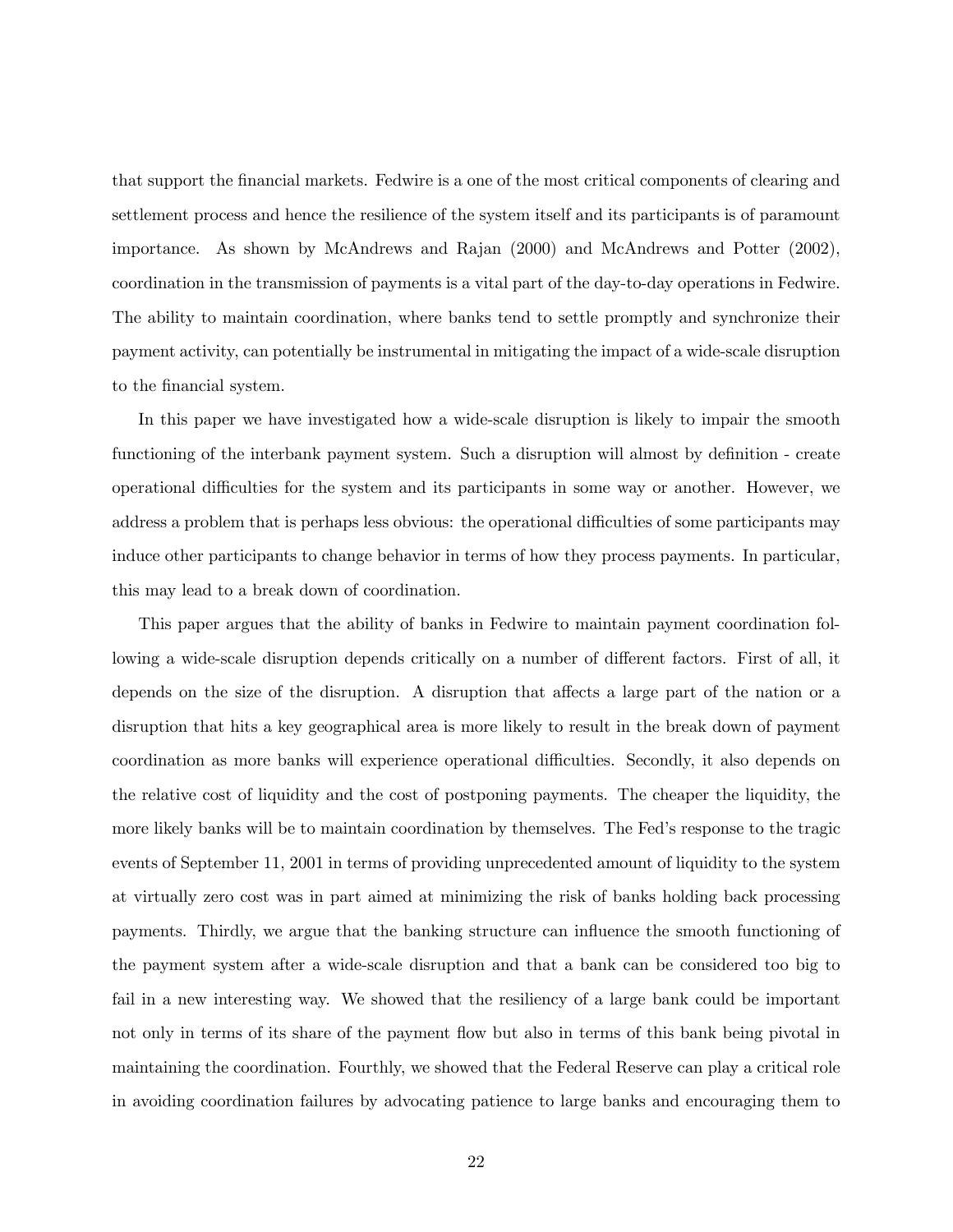continue with timely processing of payments following a disruption to small banks. If the Federal Reserve can persuade the large banks to wait for small banks to resume timely processing following a disruption, then more drastic measures, such as reducing the liquidty costs, might not be required to restore coordination. This is an instance where moral suasion can be effective.

Obviously, this is not a comprehensive list of factors determining whether or not payment coordination can be maintained. Another important factor, not addressed specifically in this paper, is the timing of the disruption. The clearing and settlement cycle over the course of the day consists of a range of critical times where different type of processes take place. For example, settlement of foreign exchange transactions through Continuous Linked Settlement (CLS) bank occur in a narrow window very early in the morning whereas the bulk of the activity from the money and U.S. Treasury markets occur in the afternoon. The effect of a disruption is going to depend on what time of the day it occurs and how long it persists. On one hand, an early time of impact give Fedwire and its participants more time to recover but on the other hand less of the days business has already settled. The overall effect is ambiguous and is a topic for future research.

## A Potential function, homogenous case

From Eq. (4) we have

$$
\tilde{P}(n) - \tilde{P}(n-1) = (n-1)D
$$
\n
$$
\tilde{P}(n-1) - \tilde{P}(n-2) = -F + (n-1)D
$$
\n
$$
\tilde{P}(n-2) - \tilde{P}(n-3) = -2F + (n-1)D
$$
\n
$$
\tilde{P}(n-3) - \tilde{P}(n-4) = -3F + (n-1)D
$$
\n
$$
\vdots
$$
\n
$$
\tilde{P}(2) - \tilde{P}(1) = -(n-2)F - (n-1)D
$$
\n
$$
\tilde{P}(1) - \tilde{P}(0) = -(n-1)F + (n-1)D
$$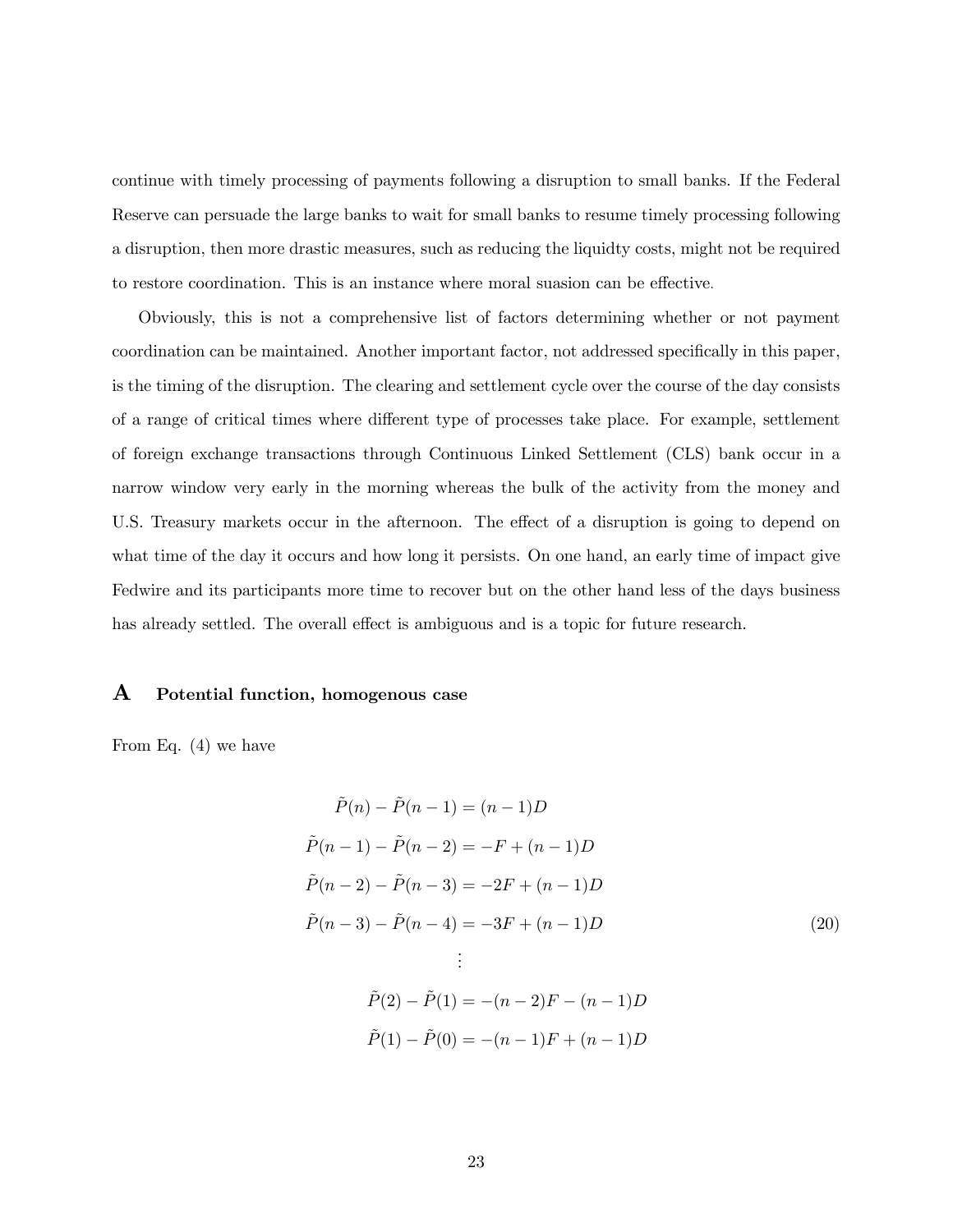Let  $\tilde{P}(n)=0$ . Then  $\tilde{P}(n-1) = -(n-1)D$  and so forth

$$
\tilde{P}(n-2) = \tilde{P}(n-1) + F - (n-1)D = F - 2(n-1)D
$$
\n
$$
\tilde{P}(n-3) = \tilde{P}(n-2) + 2F - (n-1)D = 3F - 3(n-1)D
$$
\n
$$
\tilde{P}(n-4) = \tilde{P}(n-3) + 3F + (n-1)D = 6F - 4(n-1)D
$$
\n
$$
\tilde{P}(n-5) = \tilde{P}(n-4) + 4F + (n-1)D = 10F - 5(n-1)D
$$
\n
$$
\vdots
$$
\n(21)

Hence, we have

$$
\tilde{P}(x) = \frac{1}{2}(n-1-x)(n-x)F - (n-x)(n-1)D
$$
\n(22)

For large  $n$  the potential function is approximately equal to

$$
\breve{P}(\theta) = n^2 \left(\frac{1}{2}\theta^2 F - \theta D\right) \simeq \frac{1}{2} \frac{n-1-x}{n} \frac{n-x}{n} F - \frac{n-x}{n} \frac{n-1}{n} D \tag{23}
$$

where  $\theta \equiv \frac{n-x}{n} \in [0,1].$ 

## B Convergence of the adjustment process

**Proof.** The derivative of the potential function  $\tilde{P}(\theta)$  is  $n^2 (F\theta - D)$  and the minimum is at  $\theta^* = \frac{D}{F}$ . If  $F < D$  then  $\frac{d\breve{P}(\theta)}{d\theta} < 0$  for all  $\theta \in ]0,1[$ . Hence all unilateral deviations from a to m are profitable, and the simple adjustment process converges to  $(m, \ldots, m)$ . If  $F = D$  then  $\frac{d\breve{P}(\theta)}{d\theta} = n^2 D (\theta - 1) < 0$ for all  $\theta \in ]0,1[$  and  $\frac{d\breve{P}(\theta)}{d\theta} \to 0$  for  $\theta \to 1$ . If  $D < F$  then  $\frac{d\breve{P}(\theta)}{d\theta} < 0$  if  $\theta < \theta^*$ . Hence starting from points to the below  $\theta^*$  the simple adjustment process leads to the equilibrium  $(m, \ldots, m)$ and starting from points to the above  $\theta^*$  the simple adjustment process leads to the equilibrium  $(a, \ldots, a)$  as  $\frac{d\breve{P}(\theta)}{d\theta} > 0$  if  $\theta > \theta^*$ .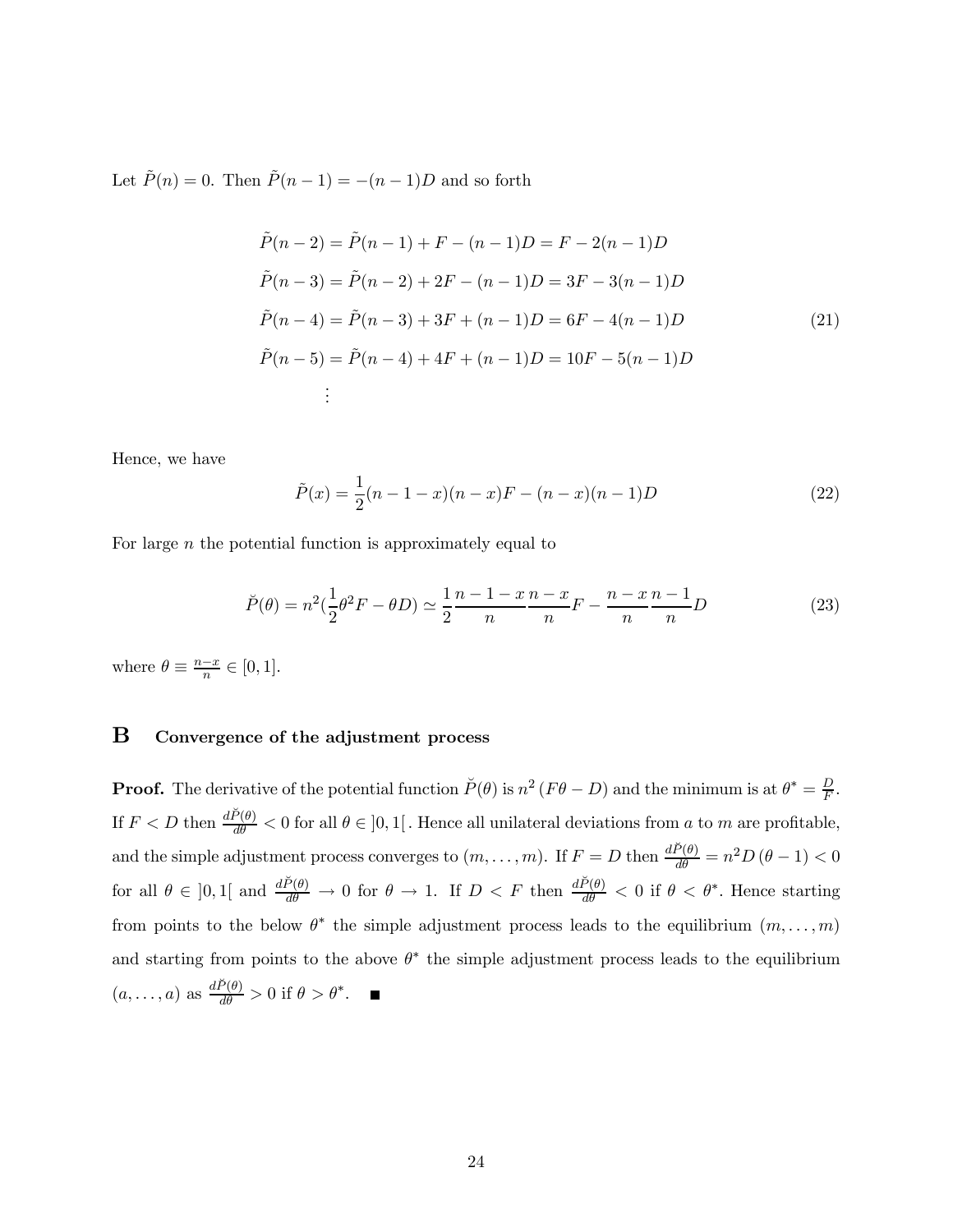# C Potential function, heterogeneous Case

Let  $\hat{P}(m, n-k) = 0$ . From Eqs. (13) - (15) we have that  $\hat{P}(m, n-k-1) = -(n-1)D$ . Moreover, we have

$$
\hat{P}(m, n - k - 2) = \hat{P}(m, n - k - 1) + \alpha (n - k - (n - k - 1))F - (n - 1)D
$$
  
\n
$$
= \alpha F - 2(n - 1)D,
$$
  
\n
$$
\hat{P}(m, n - k - 3) = \hat{P}(m, n - k - 2) + \alpha (n - k - (n - k - 2))F - (n - 1)D
$$
  
\n
$$
3\alpha F - 3(n - 1)D,
$$
  
\n
$$
\hat{P}(m, n - k - 4) = \hat{P}(m, n - k - 3) + \alpha (n - k - (n - k - 3))F - (n - 1)D
$$
  
\n
$$
= 6\alpha F - 4(n - 1)D
$$
  
\n(24)

and so forth. Hence, we have

$$
\hat{P}(m,x) = \frac{\alpha}{2}(n-k-1-x)(n-k-x)F - (n-k-x)(n-1)D\tag{25}
$$

for  $x = 1, ..., n - k$ . Furthermore, from Eq. (15) we know that

$$
\hat{P}(a,x) = \hat{P}(m,x) + (\alpha k + (1-\alpha)(n-1))((n-k-x)F - (n-k)D)
$$
\n(26)

Substituting in Eq (25) yields

$$
\hat{P}(a,x) = \left(\frac{\alpha}{2}(n-k-1-x) + \alpha k + (1-\alpha)(n-1)\right)(n-k-x)F
$$
\n
$$
-((n-k-x)(n-1) + \alpha k + (1-\alpha)(n-1)(n-k))D
$$
\n(27)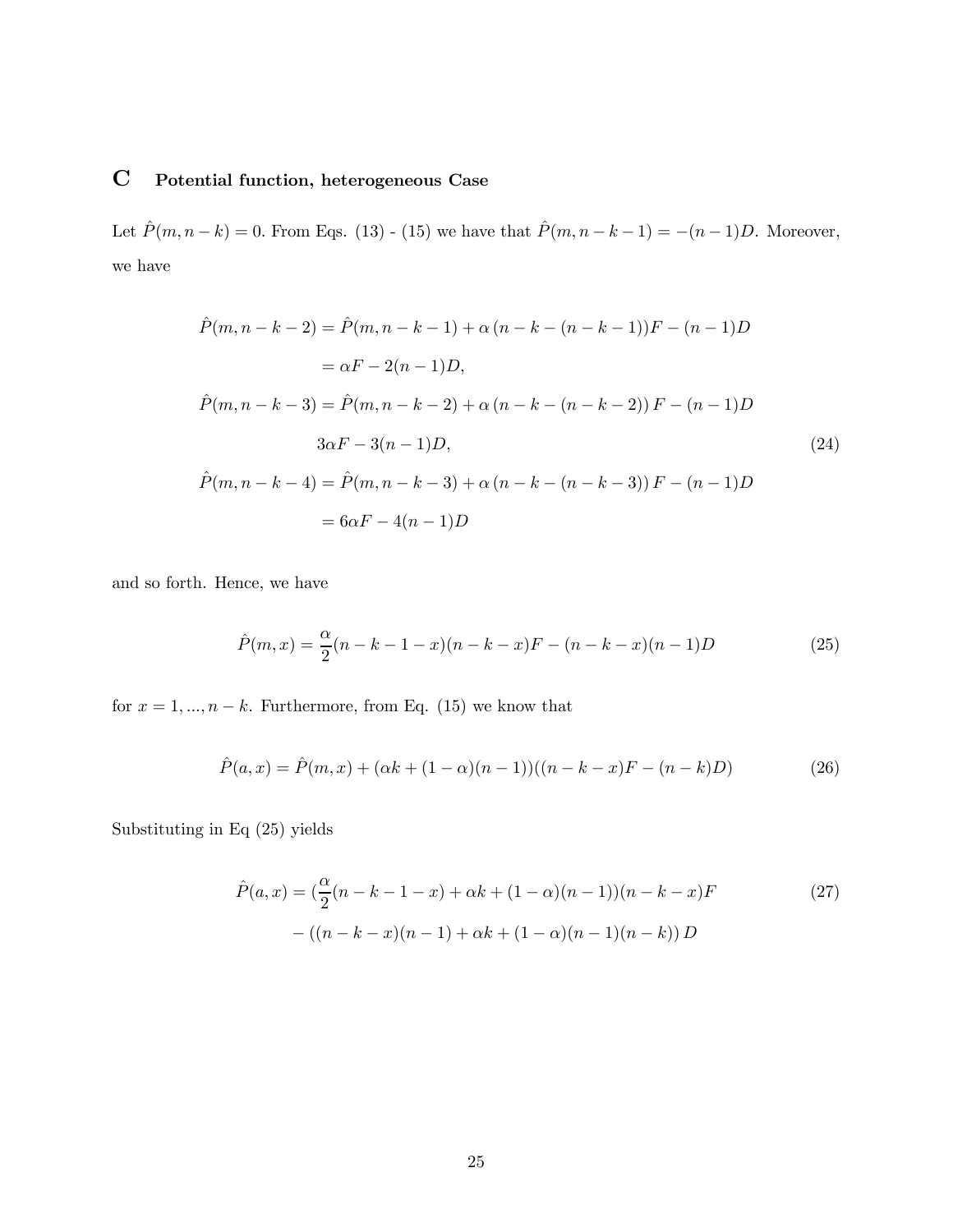for  $x = 1, ..., n - k$ . Both  $\hat{P}(m, x)$  and  $\hat{P}(a, x)$  are second order polynomials in x. For large  $n - k$ the potential functions are approximately equal to

$$
\bar{P}(m,\theta) = (n-k)^2 \left(\frac{\alpha}{2}\theta^2 F - \phi \theta D\right)
$$
  
\n
$$
\simeq (n-k)^2 \left(\frac{\alpha}{2}\frac{n-k-1-x}{n-k}\frac{n-k-x}{n-k}F - \frac{n-k-x}{n-k}\frac{n-1}{n-k}D\right)
$$
\n(28)

and

$$
\bar{P}(a,\theta) = (n-k)^2 \left(\frac{\alpha}{2} F \theta^2 + ((\phi - \alpha) F - \phi D) \theta - (\phi - \alpha) D\right)
$$
  
\n
$$
= (n-k)^2 \left(\frac{\alpha}{2} \theta^2 F + (\phi - \alpha) \theta F - (\theta \phi + \phi - \alpha) D\right)
$$
  
\n
$$
= (n-k)^2 \left(\frac{\alpha}{2} \theta^2 F + (\alpha (\phi - 1) + (1 - \alpha) \phi) \theta F - (\theta \phi + \alpha (\phi - 1) + (1 - \alpha)) D\right)
$$
  
\n
$$
\approx (n-k)^2 \left(\left(\frac{\alpha}{2} \frac{n-k-1-x}{n-k} + \alpha \frac{k}{n-k} + (1 - \alpha) \frac{n-1}{n-k}\right) \frac{n-k-x}{n-k} F - [\circ] D\right)
$$
  
\n
$$
\approx (n-k)^2 \left([\circ] F - (\frac{n-k-x}{n-k} \frac{n-1}{n-k} + \alpha \frac{k}{n-k} + (1 - \alpha) \frac{n-1}{n-k}\right) D
$$

where  $\theta = \frac{n-k-x}{n-k} \in [0,1]$  and  $\phi = \frac{n}{n-k} \in ]1,n[$ . Both potential functions are second order polynomials in  $\theta$ . We have that  $\bar{P}(m, \theta) = \bar{P}(a, \theta)$  for  $\phi = \alpha$ . Otherwise,  $\bar{P}(m, \theta)$  intersects  $\bar{P}(a, \theta)$  at  $\theta^c = \frac{D}{F}$ .  $\bar{P}(m, \theta)$  and  $\bar{P}(a, \theta)$  attain their minima at

$$
\frac{\partial \bar{P}(m,\theta)}{\partial \theta} = \alpha F \theta - \phi D = 0 \Rightarrow \theta_m^* = \frac{\phi}{\alpha} \frac{D}{F}
$$
(30)

and

$$
\frac{\partial \bar{P}(a,\theta)}{\partial \theta} = \alpha F \theta + (\phi - \alpha) F - \phi D \Rightarrow \theta_a^* = \frac{\phi}{\alpha} \frac{D}{F} - \frac{\phi - \alpha}{\alpha},\tag{31}
$$

respectively. The partial derivatives of the minima and the intersection point with respect to the different parameters are given in the following table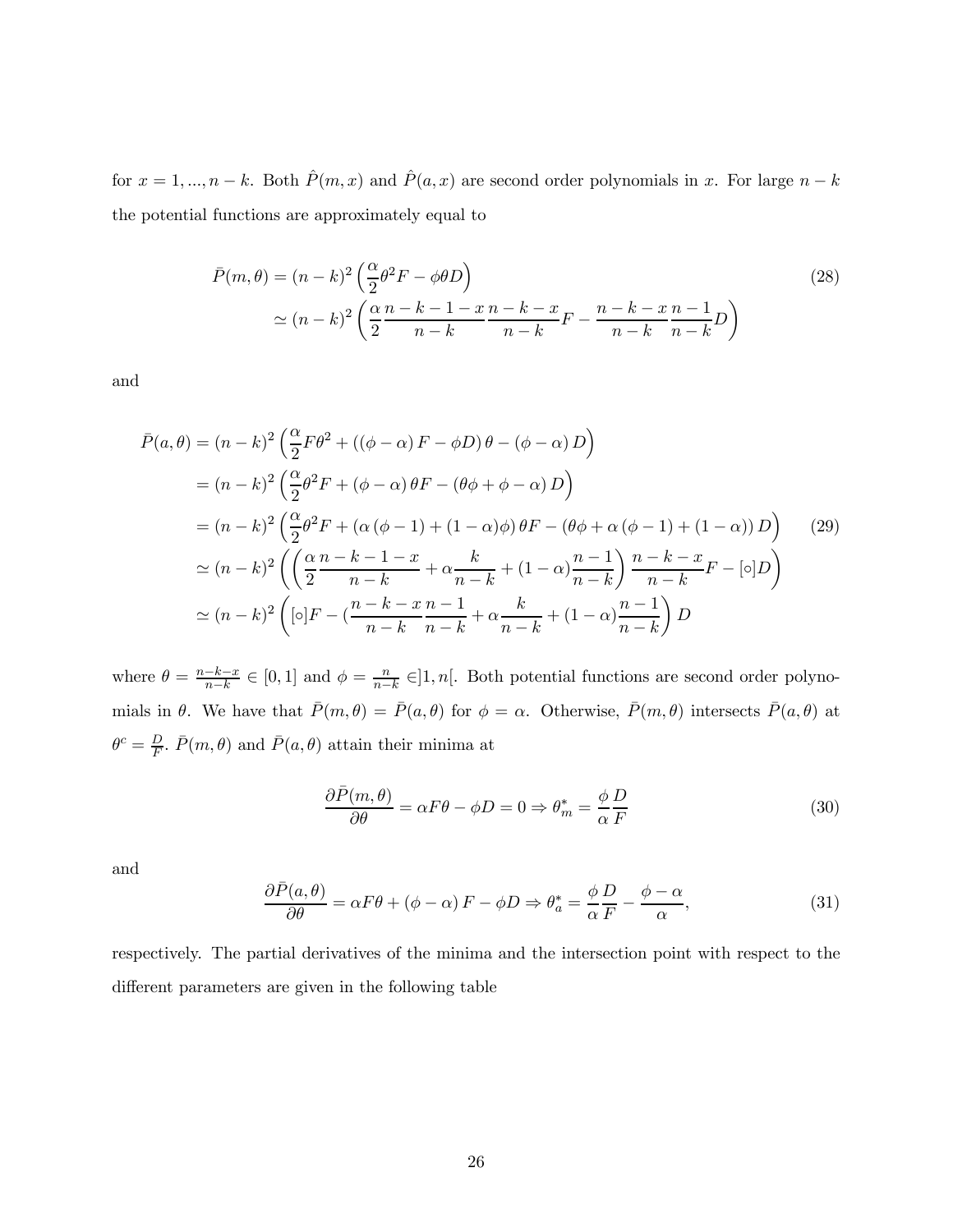| Jθ<br>$\overline{\partial z}$ | a                     | ηc                   | $\,m$                                                      |
|-------------------------------|-----------------------|----------------------|------------------------------------------------------------|
| D                             |                       | $\overline{F}$       |                                                            |
| $\boldsymbol{F}$              | $\alpha F^2$          | $\frac{D}{F^2}$<br>U | D<br>$\overline{0}$<br>$\overline{\alpha}\;\overline{F^2}$ |
| $\alpha$                      | $\overline{\alpha^2}$ |                      | $\overline{0}$                                             |
|                               |                       |                      |                                                            |

Table 2: Partial Derivatives

# References

Allen, F., Gale, D., 2000. Financial contagion. Journal of Political Economy 108 (1), 1—33.

- Aumann, R. J., 1974. Subjectivity and correlation in randomized strategies. Journal of Mathematical Economics 1, 67—96.
- Aumann, R. J., 1987. Correlated equilibrium as an expression of Bayesian rationality. Econometrica 55, 1—18.
- Bech, M., Garratt, R., 2003. The intraday liquidity management game. Journal of Economic Theory 109, 198—210.
- Board of Governors of the Federal Reserve System, Securities and Exchange Commission, Office of the Comptroller of the Currency, 2003. Interagency paper on sound practices to strength the resilience of the U.S. financial system.
- Coleman, S., February 2002. The evolution of the federal reserve's intraday credit policies. Federal Reserve Bulletin.
- Davenport, T., 2003. Outage sparked \$ 785M of Fed lending. American Banker August 22, 20.
- Federal Reserve Bank of New York, 2001. Annual report.
- Ferguson, V. R., February 2003. September 11th, the federal reserve, and the financial system. Speech at Vanderbilt University, Nashville, Tennessee.
- Kahn, C., McAndrews, J., Roberds, W., 2003. Settlement risk under gross and net settlement. Journal Money Credit and Banking 35, 591—608.
- Lacker, J., 2004. Payment system disruptions and the federal reserve following september 11, 2001. Journal of Monetary Economics 51, 935—965.
- McAndrews, J., Potter, S., 2002. Liquidity effects of the events of september 11th. Federal Reserve Bank of New york Economic Policy Review 8, 59—79.
- McAndrews, J., Rajan, S., 2000. The timing and funding of fedwire funds transfers. Federal Reserve Bank of New york Economic Policy Review 6, 17—32.
- Monderer, D., Shapley, L., 1996. Potential games. Games and Economic Behavior 14, 124—143.